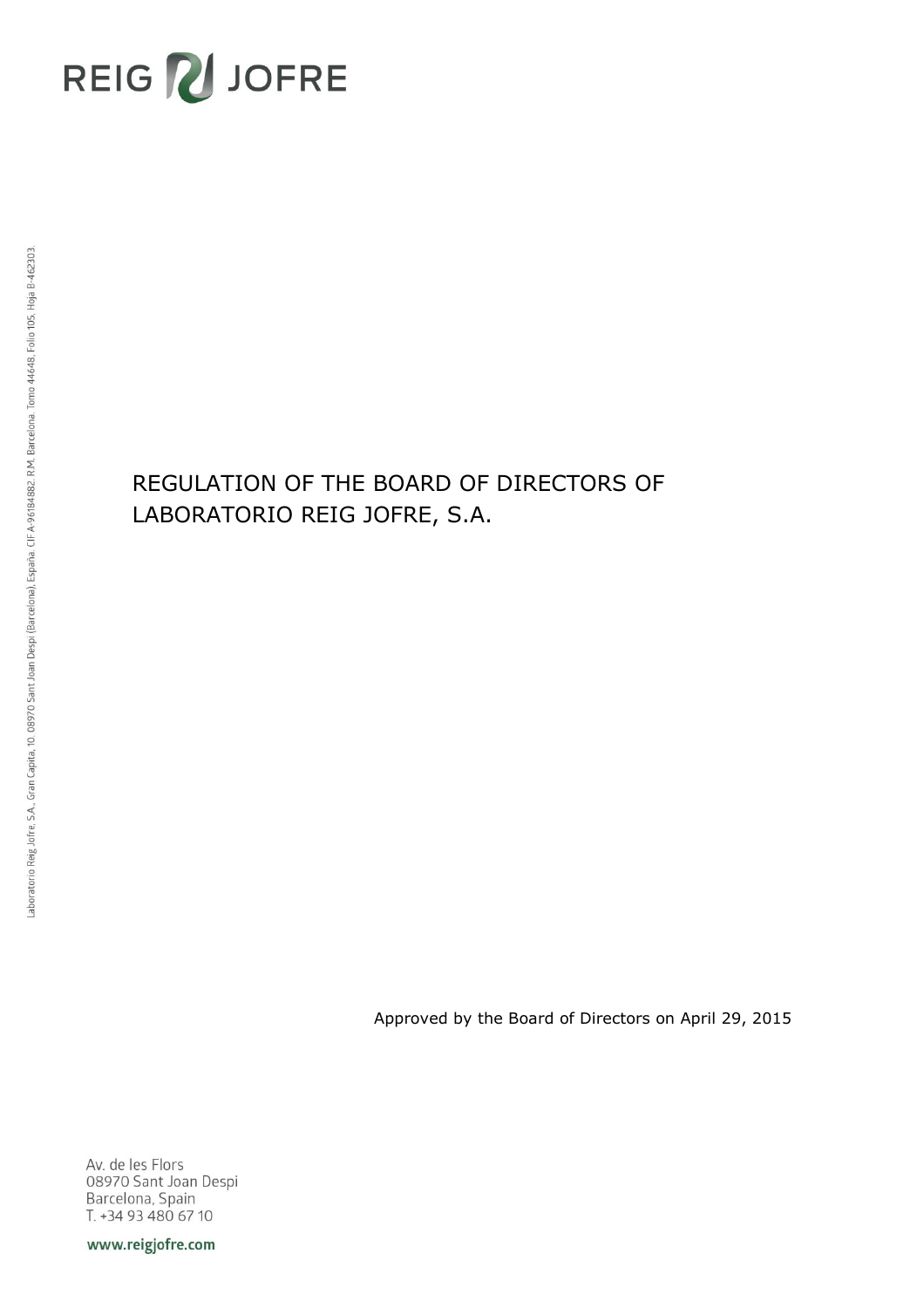## **BOARD OF DIRECTORS REGULATION**

Articles 528 and 529 of the consolidated text of the Corporate Enterprises Act ("**CEA**"), approved by Royal Legislative Decree 1/2010 of July 2, establish the obligation to approve a Regulation governing the internal regime and operation of the Board of Directors (hereinafter, the "**Regulation**"), together with a report for the General Meeting, covering all matters pertaining to this corporate body.

This Regulation, which contains the specific measures designed to ensure the best management of the Company, places emphasis on the transparency to which the operation of the corporate bodies must be subject and promotes the knowledge available to shareholders relative to the operation of this Company body.

This Regulation complements and develops the provisions of the Bylaws relating to the Board of Directors and shall be interpreted consistently with the same and with the applicable laws.

## **CHAPTER I. PRELIMINARY**

## **Article 1. Purpose.**

- 1. This Regulation has been approved by the Board of Directors of Laboratorio Reig Jofre, S.A., (hereinafter, the "**Company**"), with a corresponding report prepared for the General Meeting, with the purpose of defining the principles of action of the Board of Directors in accordance with this Regulation, the Law and the Company's Bylaws, to regulate its organization and operation and establish the rules of conduct for its members, in order to achieve the highest possible degree of efficiency and to optimize the Board's management.
- 2. The rules of conduct set out in this Regulation for Directors shall apply, to the extent that they are compatible with their specific nature, to the Company's senior management, who are obliged to know and enforce compliance with their content.
- 3. This Regulation shall be communicated to the *CNMV* (National Securities Market Commission).

## **Article 2. Interpretation.**

1. This Regulation shall be interpreted in accordance with applicable legal and statutory rules and its spirit and purpose. The Board of Directors is empowered to resolve any interpretative doubts that may arise from the Regulation's application, in accordance with the general criteria for the interpretation of legal regulation and the spirit and purpose of the Bylaws.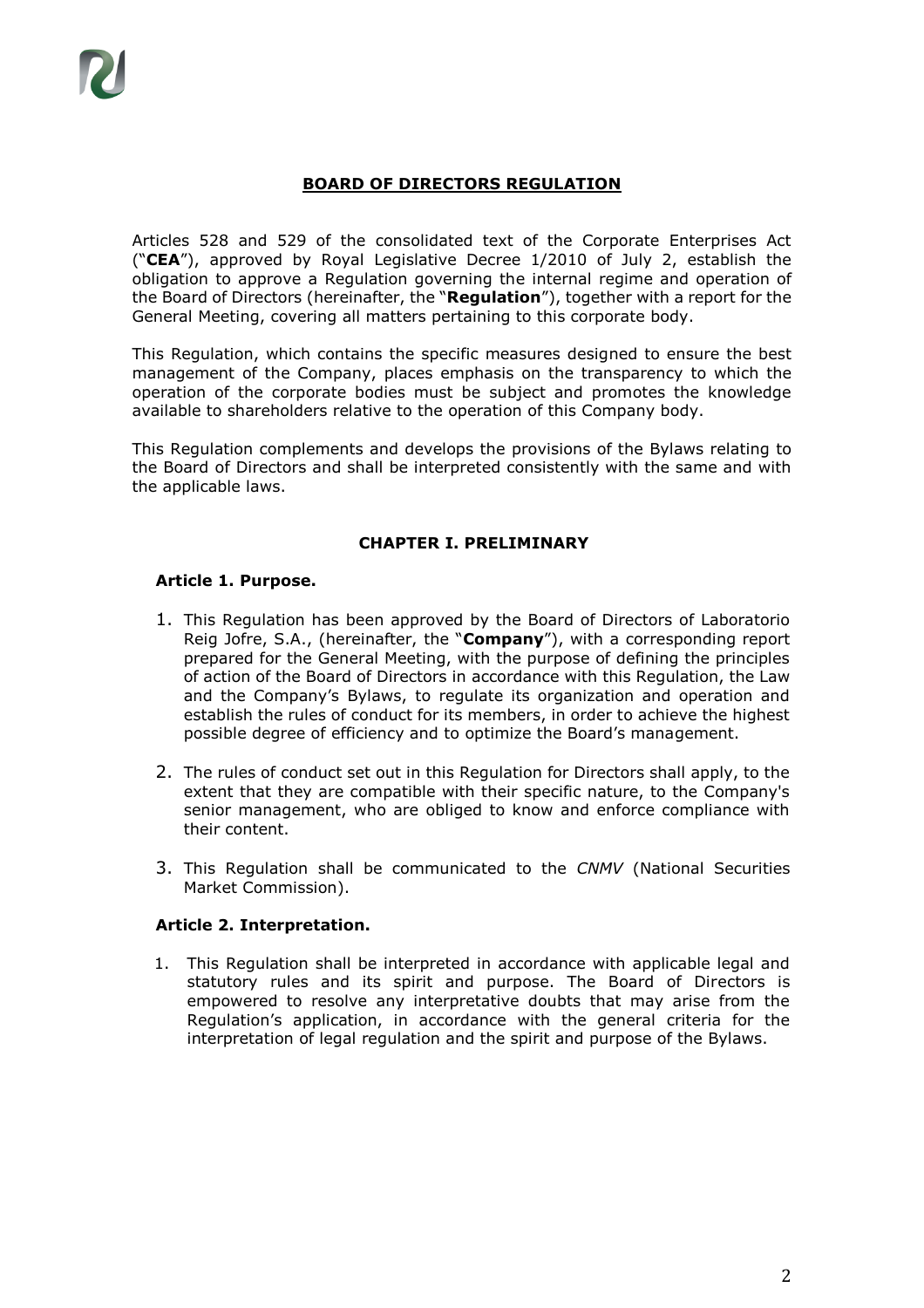

## **Article 3. Amendment.**

- 1. This Regulation may be amended only by the Board of Directors upon the recommendation of the Chair, two directors or the Audit, Compliance and Conflict of Interest Committee in such cases in which they deem such amendment appropriate or necessary. Proposed amendments must be accompanied by an explanatory report and be informed by the Audit, Compliance and Conflict of Interest Committee. The text of the proposals, the explanatory report and, where appropriate, the Audit, Compliance and Conflict of Interest Committee Report, must be attached to the announcement convoking the Board meeting in which the proposals are to be discussed. The proposals must be expressly mentioned in the meeting's agenda.
- 2. For their validation, amendments to the Regulation shall require a resolution adopted by a majority of two thirds of the Directors attending the meeting in person or by proxy.

## **Article 4. Diffusion.**

- 1. The Directors and senior management have the obligation to know, observe and enforce this Regulation. To this end, the Board Secretary shall provide the above copies of the Regulation.
- 2. The Board of Directors shall take appropriate measures to disseminate this Regulation as widely as possible among the shareholders and investors in general.

## **CHAPTER II. BOARD MISSION**

## **Article 5. General Supervisory Function.**

- 1. Except for matters reserved for the competence of the General Meeting, the Board of Directors is the Company's highest decision-making body, as it is entrusted, under the law and the bylaws, with the management and representation of the same. Similarly, the mission of all members of the Board of Directors is to defend the Company's long-term viability and to protect its general interests.
- 2. The Board's policy is to delegate the management of the Company's ordinary business in favour of the management team and to focus on its general supervisory function, assuming as its core mission the approval of the company's strategy and the organization necessary for its implementation, as well as to monitor and ensure the management's compliance with the objectives established and its respect for the company's corporate purpose.
- 3. For this purpose, the Board fully reserves the following powers, which are listed as examples in an expository manner, in addition to the non-delegable powers established in Articles 249 bis and 529 ter of the Corporate Enterprises Act, and those contained in Article 33 of these Bylaws.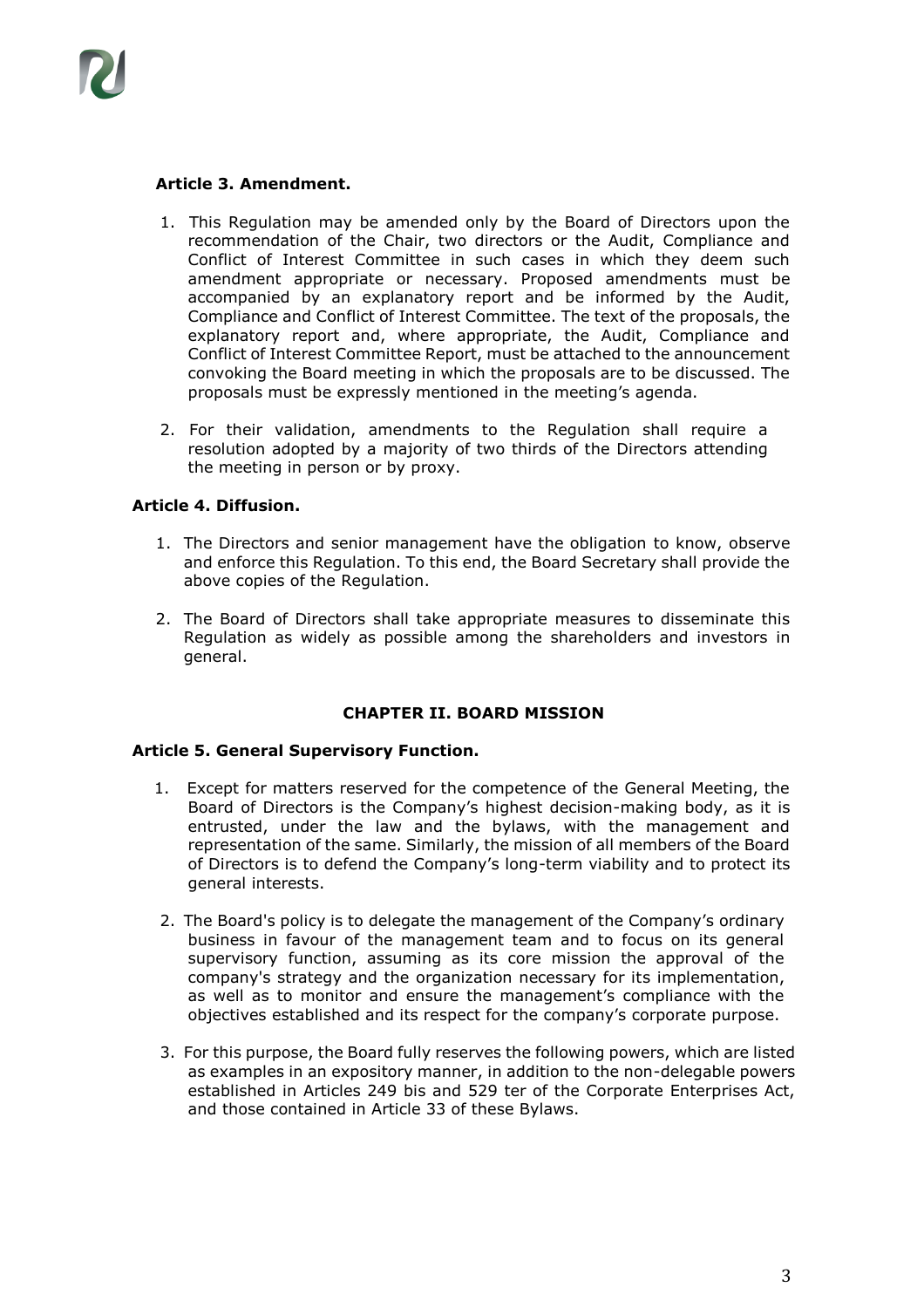

- 4. In situations of duly-justified emergency, the bodies or representatives may adopt decisions corresponding to the above-mentioned matters, which must be ratified during the first Board of Directors Meeting held after the adoption of the decision.
- 5. Powers which are legally- or institutionally- reserved for direct knowledge of the Board, or any other powers necessary for the responsible exercise of general supervisory duties, may not be delegated.
- 6. The Board shall perform its duties pursuant to the principle of creating value for the Company, determining and reviewing the Company's business and financial strategies in accordance with this criterion.
- 7. The Board shall ensure the Company's compliance with its ethical duties and its duty to act in good faith in its dealings with employees and third parties, such as customers and suppliers.
- 8. The Board shall also ensure that all decision-making powers held by persons or groups within the Company shall be accompanied by the corresponding counterweight mechanisms and controls, and that no shareholders are afforded preferential treatment in relation to others. Thus, the Board shall perform its duties with unity of purpose and independent criteria, deal with all shareholders in an equal manner, and be guided by the interests of the Company, ensuring that it observes the applicable laws and regulations in its relationships with stakeholders.
- 9. The Board of Directors shall adopt and implement such actions and measures necessary to ensure the Company's transparency before the financial markets, promote the correct determination of the Company share price, supervise the periodic public financial information and perform any duties derived from the Company's condition as a listed company.

## **CHAPTER III. COMPOSITION OF THE BOARD.**

## **Article 6. Quantitative composition.**

- 1. The Board shall consist of the number of members determined by the General Meeting, within the limits set out in the Company's bylaws.
- 2. The Board shall propose to the General Meeting a number of Directors that, in accordance with the circumstances existent at any time within the Company, is considered most reasonable to ensure the body's adequate representation and efficient operation.

## **Article 7. Qualitative composition.**

The Board of Directors shall be composed of Directors pertaining to the categories described in Article 529 duocecies of the CEA.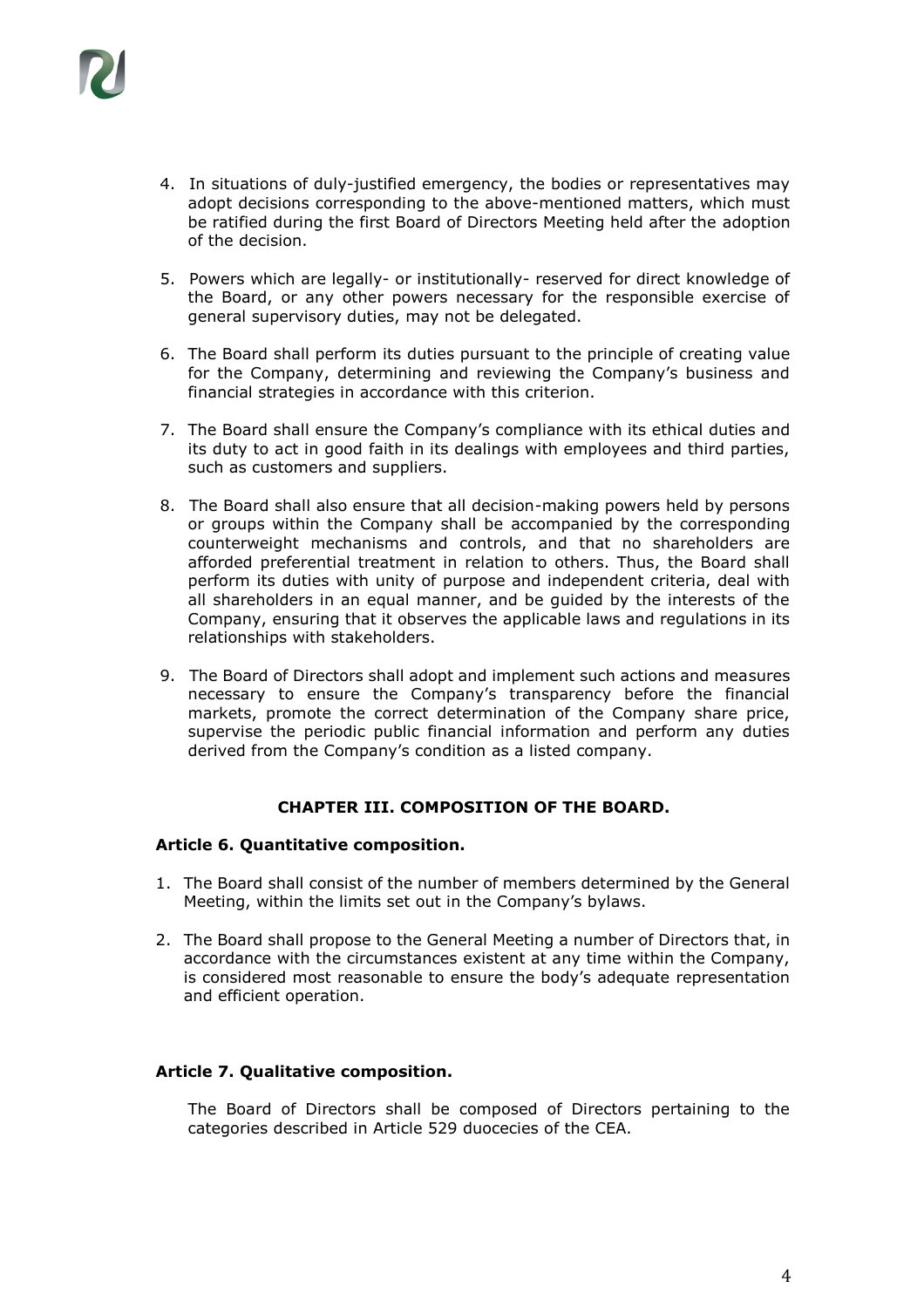## **CHAPTER IV. APPOINTMENT AND REMOVAL OF DIRECTORS.**

## **Article 8. Appointment of Directors.**

- 1. Directors shall be appointed by the General Meeting or by the Board of Directors, in accordance with the provisions of the CEA and the applicable regulations.
- 2. Proposals for the appointment of Directors submitted by the Board of Directors for consideration by the General Meeting, and the appointment of resolutions adopted by the Meeting by virtue of its powers of co-optation, must respect the provisions of this Regulation and are to be approved by the Board of Directors:
	- a) On the proposal of the Appointments and Remuneration Committee, in the case of outside Directors.
	- b) Following the issue of a report by the Appointments and Remuneration Committee, in the case of all other Directors.
- 3. The Company shall publish, through its website, and maintain updated all required information derived from its condition as a listed company and, specifically, and without limitation, the following information relative to its Directors:
	- i. Professional experience and background.
	- ii. Other directorships held, when corresponding to listed companies.
	- iii. Indication of the applicable director category, indicating, in the case of outside Directors, the shareholder they represent or with whom a relationship is maintained.
	- iv. Date of first appointment as Company director, as well as that of subsequent appointments.
	- v. Company shares and share options held.

## **Article 9. Appointment of Outside Directors.**

- 1. The Board of Directors shall, within the scope of its powers, make every effort to ensure that candidates who comply with the legal and statuary requirements demanded of the post and have recognised solvency and the professional prestige, competence and experience necessary for the exercise of their duties
- 2. The Board of Directors may not propose or appoint outside Directors who have a relationship who do not comply with the definition detailed in Article 7 of this Regulation.

## **Article 10 - Reappointment of Directors.**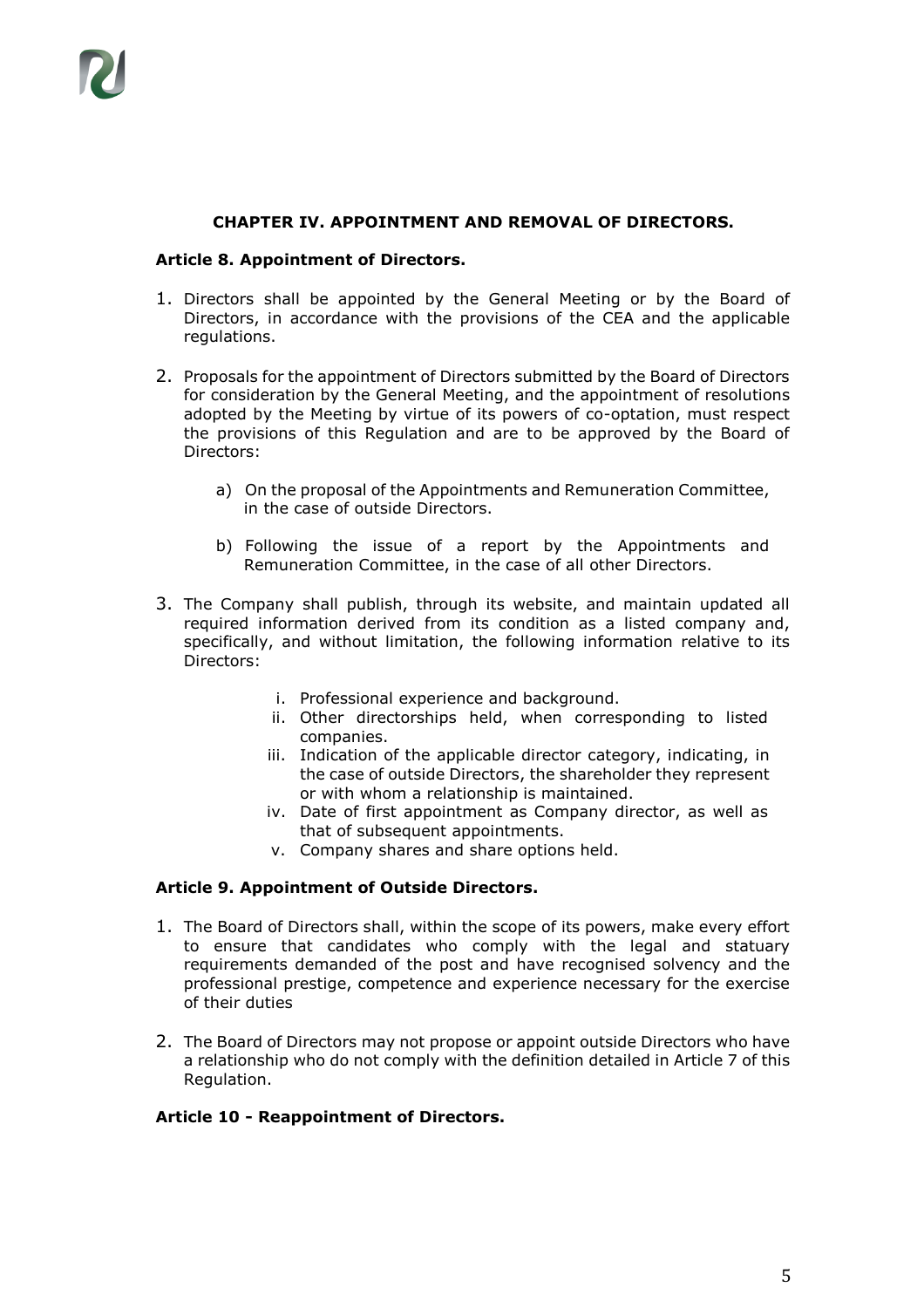1. Proposals for the reappointment of Directors which the Board submits to the General Meeting must be subject to a formal process, during which the quality of the work and the dedication of the proposed Directors during the previous mandate are to be assessed.

## **Article 11 - Term of appointment.**

- 1. Directors shall hold office for the maximum period determined by the CEA, and may be reappointed, on one or more occasions, for periods of equal duration. Directors appointed by co-optation shall hold office until the date of the first General Meeting.
- 2. Directors who conclude their term, or who for any reason cease to maintain their position, shall not, for a period of two years, provide their services to other companies whose corporate purpose is similar to that of the Company. The Board of Directors, at its discretion, may release the outgoing director from this obligation, or shorten its duration.

## **Article 12 - Removal of Directors.**

- 1. Directors shall cease to hold their positions upon the conclusion of the term for which they were appointed, and when thus deemed appropriate either by the General Meeting or by the Board of Directors, in the exercise of the powers conferred under the law or the Company's bylaws.
- 2. Directors must place their positions at the disposition of the Board of Directors and, if deemed appropriate, formalize their resignation in the following cases:
	- a) When they cease to hold the executive positions associated with their appointment as Directors.
	- b) When they are involved in any of the situations of incompatibility or legal prohibition established in law.
	- c) When seriously reprimanded by the Audit, Compliance and Conflict of Interest Committee for having breached their duties as Directors.
	- d) When their continuation on the Board may jeopardize the interests of the Company or when the reasons for which they were appointed cease to exist.
	- e) When indicted for an alleged criminal offense or are the subject of disciplinary proceedings for serious or very serious misconduct by the supervisory authorities.
- 3. Proprietary directors shall tender their resignation when the shareholders they represent dispose of their entire shareholding, or in the corresponding number, when such shareholders reduce their ownership interest to a level that requires a reduction in the number of its proprietary directors.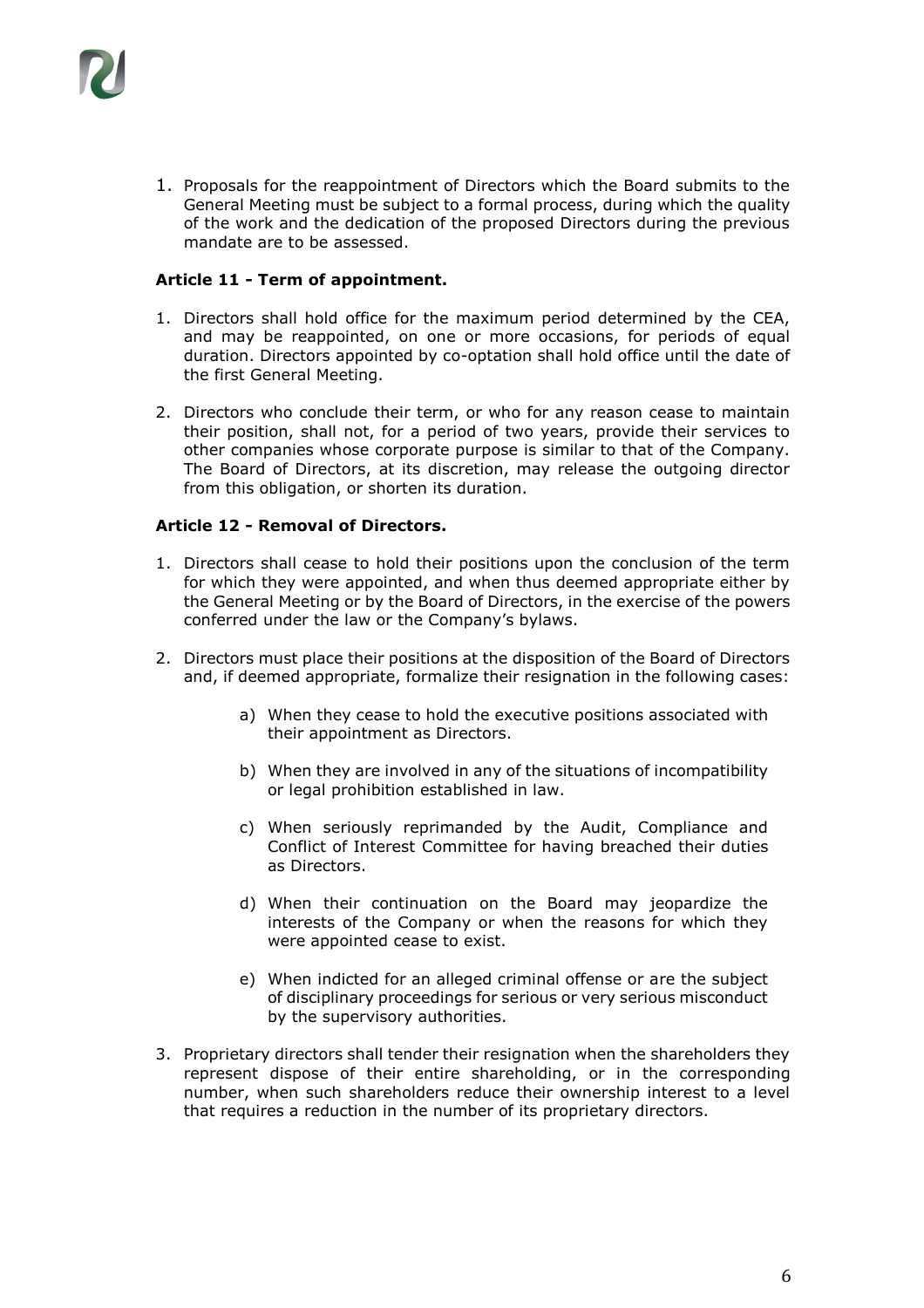

- 4. The Board of Directors shall not propose the removal of outside Directors before the expiry of the statutory period for which they were appointed, except where just cause is found by the Board, based on a report from the Appointments and Remuneration Committee.
- 5. In the event of the removal of a Director prior to the termination of the appointed term, whether through resignation or for other reasons, the Director is to explain the reasons thereof in writing to all Board members. The motive for the removal is to be reflected in the Annual Corporate Governance Report.

## **Article 13 - Criteria to be followed in voting.**

- 1. Directors affected by appointment, re-appointment or removal proposals shall refrain from participating in the corresponding deliberations and voting processes.
- 2. All votes of the Board of Directors relating to the appointment, reappointment or removal of directors shall be secret, if so requested by any member, without prejudice to the each Director's right to record their vote in the minutes.

## **CHAPTER V. DIRECTORS CHARTER**

## **Article 14 - Appointment of Directors.**

1. Without prejudice to the competence of the General Meeting and, when applicable, the Board of Directors, the proposals for the appointment of Board Members shall correspond to the Chair, in the event of co-option, and to the Board of Directors in relation to the General Meeting, and to the Appointments and Remuneration Committee in the case of independent Directors.

## **Article 15 - Right and duties relative to information.**

- 1. It is the duty of every Director to collect all information deemed necessary or appropriate at all times for the proper performance of their duties. To this end, Directors have the broadest powers to obtain information on all aspects of the Company, to examine its books, registers, documents and other records of corporate transactions, to the extent necessary or desirable for the due exercise of their duties.
- 2. Requests for information shall be channelled through the Chair or the Secretary of the Board of Directors, who shall be responsible for attending to such requests, providing Directors with the information directly, or providing access to the most appropriate interlocutors within the organization in each case.
- 3. In order to be assisted in the exercise of their duties in relation to issues of relevance and significant complexity, Directors may propose the appointment of external experts, the costs of whom shall be borne by the Company. Such appointments must be agreed by a majority of the Board.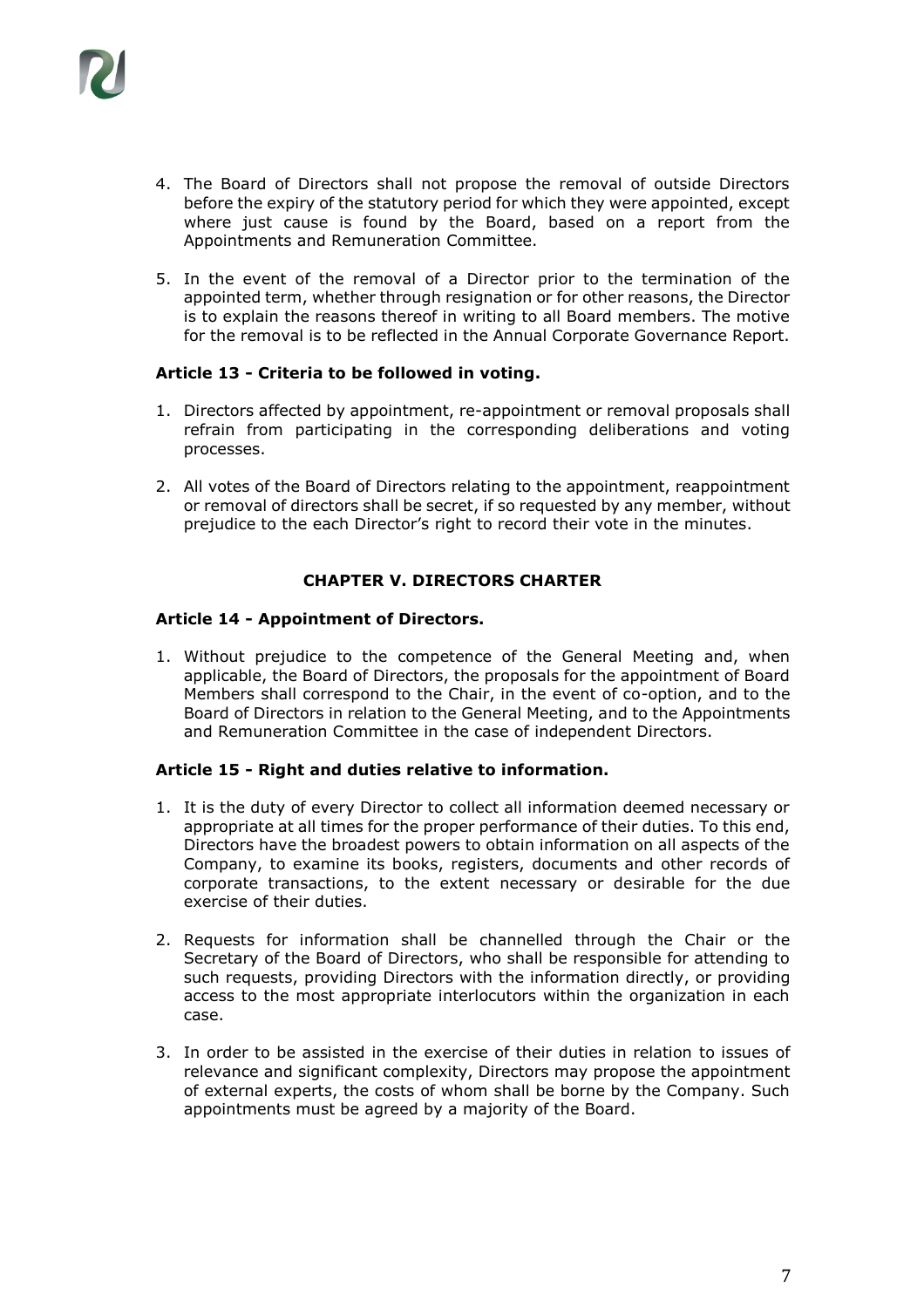## **Article 16 - General obligations of Directors.**

- 1. The main duty of Directors is to guide and control the Company's management in order to fulfil the purpose, set out in Article 5 above, of defending the Company's long-term viability, as well as protecting the Company's general interests in order to maximize its value for the benefit of the shareholders.
- 2. Similarly, in the performance of this function, Directors shall act with the diligence of a prudent businessperson, and bearing in mind the nature of the post and the functions attributed, being obliged, under the terms of this Regulation and of the CEA, among others, to:
	- a) Dedicate the appropriate time and effort to the performance of their duties, including the regular monitoring of the issues raised by the Company's management, obtaining sufficient information and collaboration or assistance to do so. To this end, the Directors are to inform the Appointments and Remuneration Committee of any other professional obligations, which are to be assessed in order to determine the extent to which they may detract from the necessary dedication required.
	- b) Actively participate in the Board and, where appropriate, in its commissions or assigned tasks, obtaining information, expressing their opinions, and urging the other Directors to adhere to the decisions they deem most favourable for the defence of corporate interest. If unable to attend any called Meetings for any justified cause, Directors shall make every effort to inform their representatives of their intentions.
	- c) Adopt all measures necessary for the correct management and control of the Company, opposing resolutions that are contrary to the law, the Bylaws or the corporate interest, and requesting the recording in the minutes of their position when deemed appropriate for the protection of the corporate interest.
	- d) Urge the convening of Board Meetings when deemed appropriate, or the inclusion in the agenda of those issues that they consider appropriate, in accordance with the Law and the Bylaws.
	- e) Request any appropriate information deemed necessary to comply with their obligations and, when applicable, to complete any information with which they have been provided in order that they may exercise objective and independent judgment on the overall functioning of the Company's administration.
- 3. In performing this duty, Directors shall act with absolute loyalty to the Company, as a faithful representative of the same, acting in good faith and in the Company's best interest, and shall be bound under the terms of this Regulation and the Corporate Enterprises Act to:
	- a) Refraining from exercising their powers for purposes other than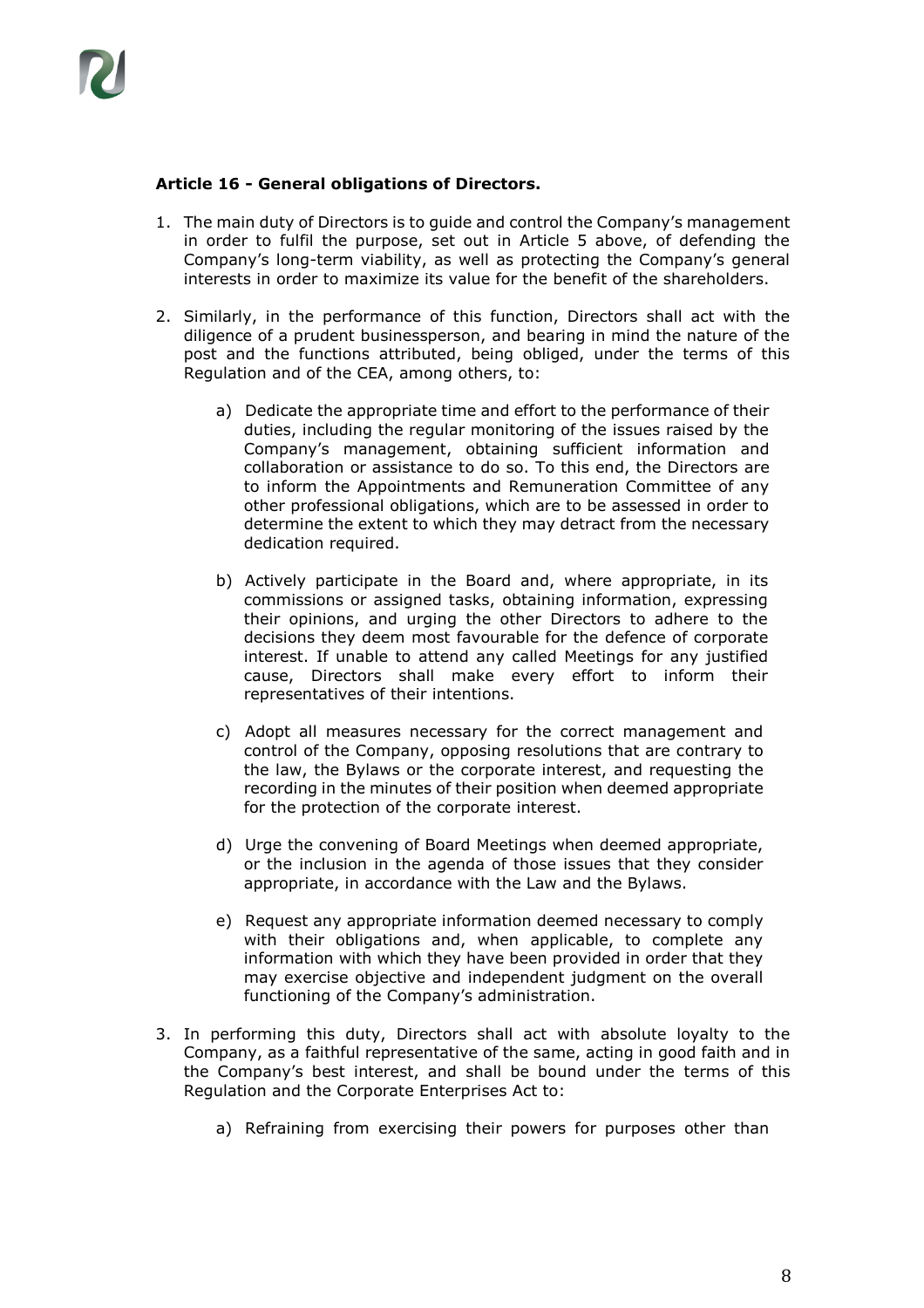

those for which they were granted.

- b) Performing their duties in accordance with the principle of personal responsibility, with freedom of criteria and judgment and independence in relation to the instructions of and relationships with third parties.
- c) Avoiding conflicts of interest between Directors, or their immediate families, and the Company, informing the Board of the existence of any such conflict that may arise. This includes, among other measures:
	- a. Taking the necessary measures to avoid incurring in situations in which their interests, whilst working either in a self-employed capacity or under contract, may enter into conflict with the corporate interest and their duties to society, according to the provisions of Articles 229 and 230 of the CEA; and
	- b. Abstaining from participation in the deliberation and voting on resolutions or decisions in which either the Director or a related party incurs in a direct or an indirect conflict of interest. Resolutions or decisions which affect Directors in their condition as such, including their appointment to or removal from posts on the Board of Directors or others of similar bodies, are excluded from this obligation.
- d) Refraining from holding positions in the Company's or its group's competitors.
- e) Refraining from employing unpublished Company information for private ends.
- f) Refraining from the improper use of the Company assets, or using their position in the Company to obtain, without adequate consideration, an economic advantage. In all cases, the Board of Directors shall be informed of the economic and commercial relationships existent between Directors and the Company.
- g) Refraining from taking advantage of business opportunities of which they become aware by virtue of their position as Director.
- h) Maintaining confidential, including following removal from their position, all data, reports, records and information to which they have had access or which they have received whilst performing their duties. Such data and information may not be used for personal gain, nor provided to third parties, without prejudice to the obligations of transparency and information under corporate and securities market law. When the director is a legal entity, the duty of confidentiality shall extend to the entity's directors.
- i) Refraining from participating in deliberations and votes on proposals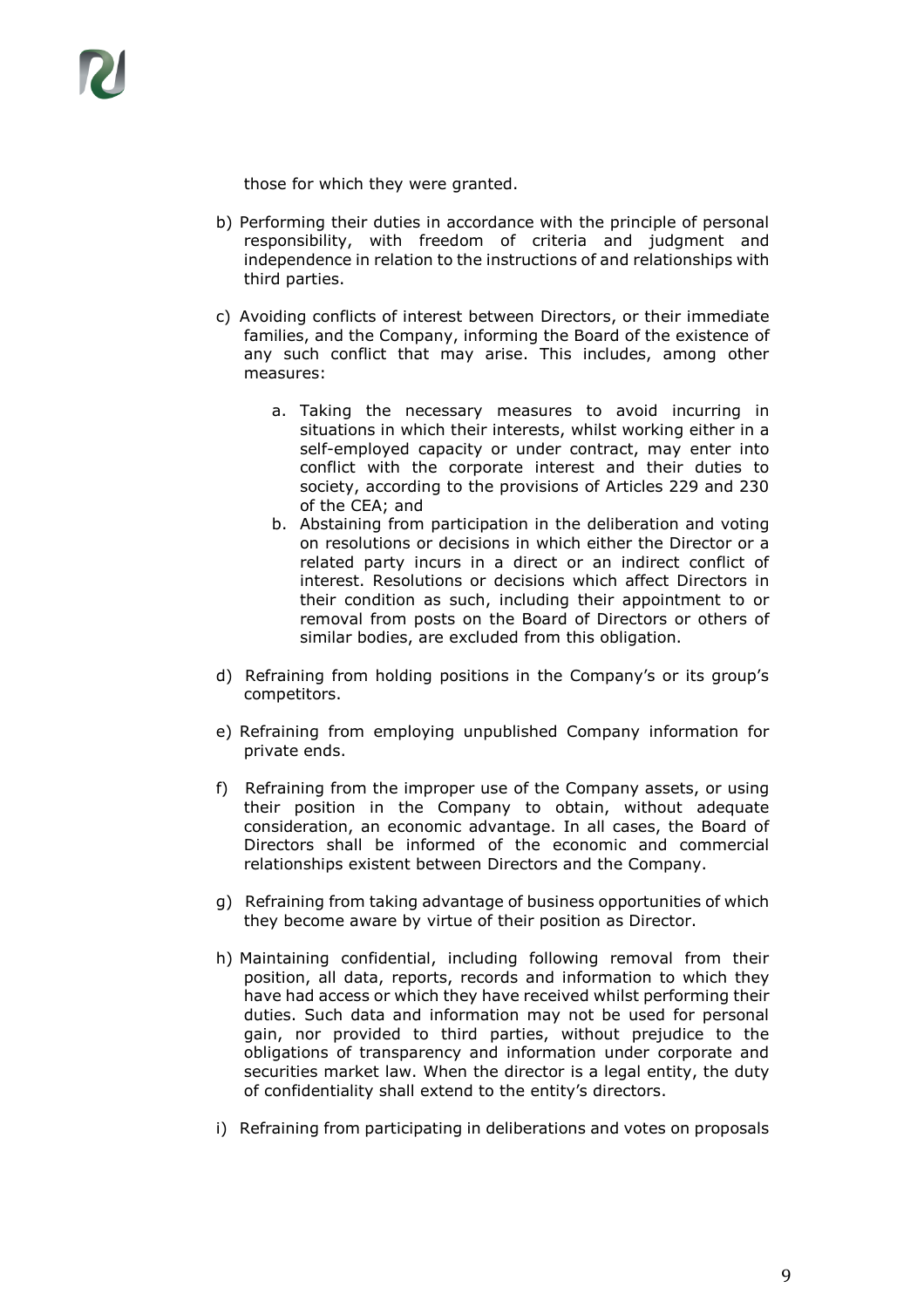

for appointments, reappointments or removals which affect them, as well as any other matter in which they have a particular interest.

- j) Informing the Company of any significant changes in their professional situation, those affecting the nature or conditions under which they were appointed as directors, or that may pose a conflict of interest.
- k) Informing the Company of any shares in the company, as well as any share options or derivatives referred to the share value, held directly or through companies in which a significant ownership interest is held, and any changes which occur in the shareholding or related rights, independent of the compliance with the securities market regulations.
- l) Informing the Company of all claims of a legal, administrative or other nature that, due to their importance, may seriously affect the Company's reputation.

## **Article 17 - Directors' Duty of Confidentiality.**

- 1. Directors shall maintain the confidentiality of the deliberations of the Board of Directors and the Committees of which they form part and, in general, shall not disclose or use for their own benefit or that of another, the information, data, reports, documentation and records to which they have had access in the exercise of their post.
- 2. The duty of confidentiality shall be maintained including following the Director's removal from their position.

## **Article 18 - Non-compete Obligation.**

- 1. Directors may not provide professional services, or services of any other nature, to the Company's competitors or to any of the competitors its Group companies.
- 2. Directors must consult the Board of Directors before accepting any advisory or management position in companies or entities whose activity is directly or indirectly related to that of the Company or any of its Group Companies.

#### **Article 19 - Conflicts of Interest.**

- 1. Subject and without prejudice to the provisions of Articles 229 and 230 of the CEA, of the Bylaws and this Regulation, Directors shall not participate in deliberations on matters in which they have a direct or indirect interest.
- 2. Directors are considered to have personal interest when the issue affects a member of their family or a company in which they hold a management position or a significant ownership interest in its share capital.
- 3. Directors shall not undertake business transactions with the Company or with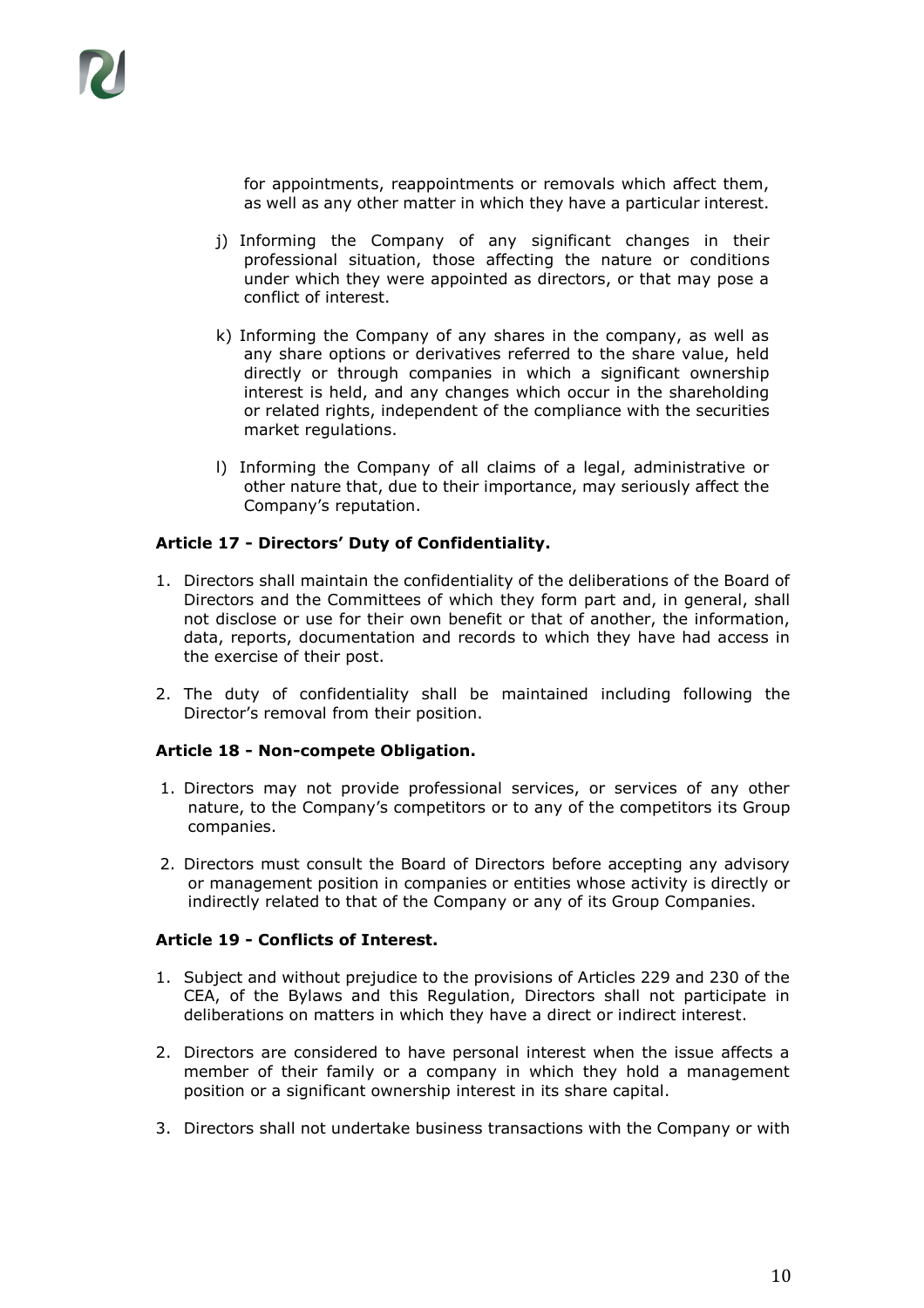

any of the companies in its Group without the previous consent of the Board of Directors.

## **Article 20 - Use of Corporate Assets.**

- 1. Directors shall not make use of Company assets nor their position within the Company to obtain, without the satisfaction of an appropriate consideration, economic advantage.
- 2. Exceptionally, Directors may be exempted from the obligation to pay such a consideration, although in such cases the benefits shall be considered indirect remuneration and must be authorized by the Board of Directors.

## **Article 21 - Non-public information.**

- 1. Directors may only use non-public Company information for private purposes if the following conditions are met:
	- a) The use of such information does not violate the regulations governing the securities market;
	- b) Its use does not cause any harm to the Company.
	- c) The Company does not hold exclusive rights or a similar legal position over the information the Director wishes to use, except when express authorization has been issued by the Board of Directors.
- 2. Notwithstanding the provisions of the preceding paragraph, Directors must at all times observe the rules of conduct set out in the Securities Market Law.

## **Article 22 - Directors' Duties of Communication.**

- 1. Directors shall inform the Company of any Company shares they hold directly or through companies in which they hold a significant ownership interest. Similarly, Directors shall inform of any other shares held directly or indirectly by their closest relatives (spouses and parents or children who live with or are dependents of the Director), pursuant to the provisions of the Securities Market Law.
- 2. Directors must also notify the Board of Directors of all positions held and activities carried out in other companies and, in general, of any fact or event that may be relevant to their role as Company Director.

## **Article 23 - Transactions with Significant Shareholders.**

- 1. Transactions between the Company and any of its significant shareholders must be approved by the Board of Directors.
- 2. In the case of ordinary transactions, generic authorization of the transactions and the corresponding conditions shall suffice.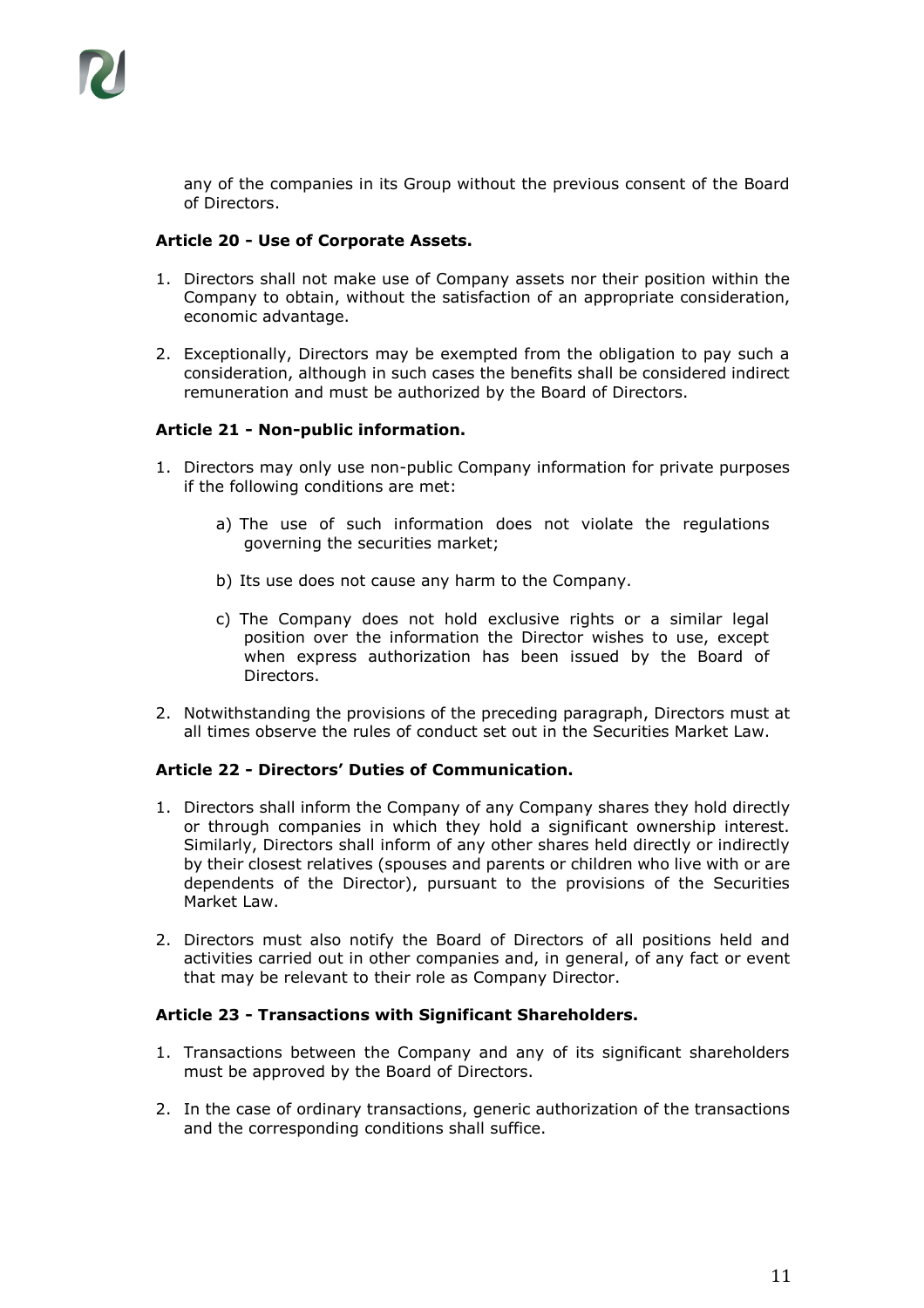## **CHAPTER VI. DIRECTORS' REMUNERATION.**

## **Article 24 - Directors' Remuneration.**

- 1. Directors shall be entitled to the remuneration established by the Board of Directors in accordance with the provisions of the Bylaws.
- 2. The Board of Directors shall make every effort to ensure that the remuneration is commensurate with the accepted market rates in companies of similar size and activity.
- 3. The Directors' remuneration shall be fully transparent, and to this effect the Directors' remuneration policy is to figure in the annual report.
- 4. The remuneration policy, which must be approved by the Board of Directors and submitted to the advisory vote of the General Meeting in terms detailed below and which must include all the mandatory concepts established under the current legislation as applicable to listed Companies, including the following, among others:
	- a) Amount of fixed components, itemized where necessary, of the expenses for attendance at Board and Committee meetings, and an estimate of the fixed annual remuneration to which they give rise.
	- b) Variable concepts, including:
		- i. The types of Director to which they apply.
		- ii. The results assessment criteria on which any rights to remuneration in share options, shares or variable components are based.
		- iii. The main parameters and rationale for any annual bonus scheme and any other non-cash benefits.
		- iv. An estimate of the total amount of variable remuneration.
	- c) The main features of pension systems, with an estimate of their amount or equivalent annual comprehensive cost.
	- d) The conditions that apply to the contracts of those performing Senior Management functions, such as executive Directors, including:
		- i. Duration.
		- ii. Notice periods.
		- iii. Any other clauses covering contracting bonuses and compensation, golden parachutes or early termination of the contractual relationship between the Company and the Executive Director.
- 5. The total amount of the remuneration referred to the preceding paragraph is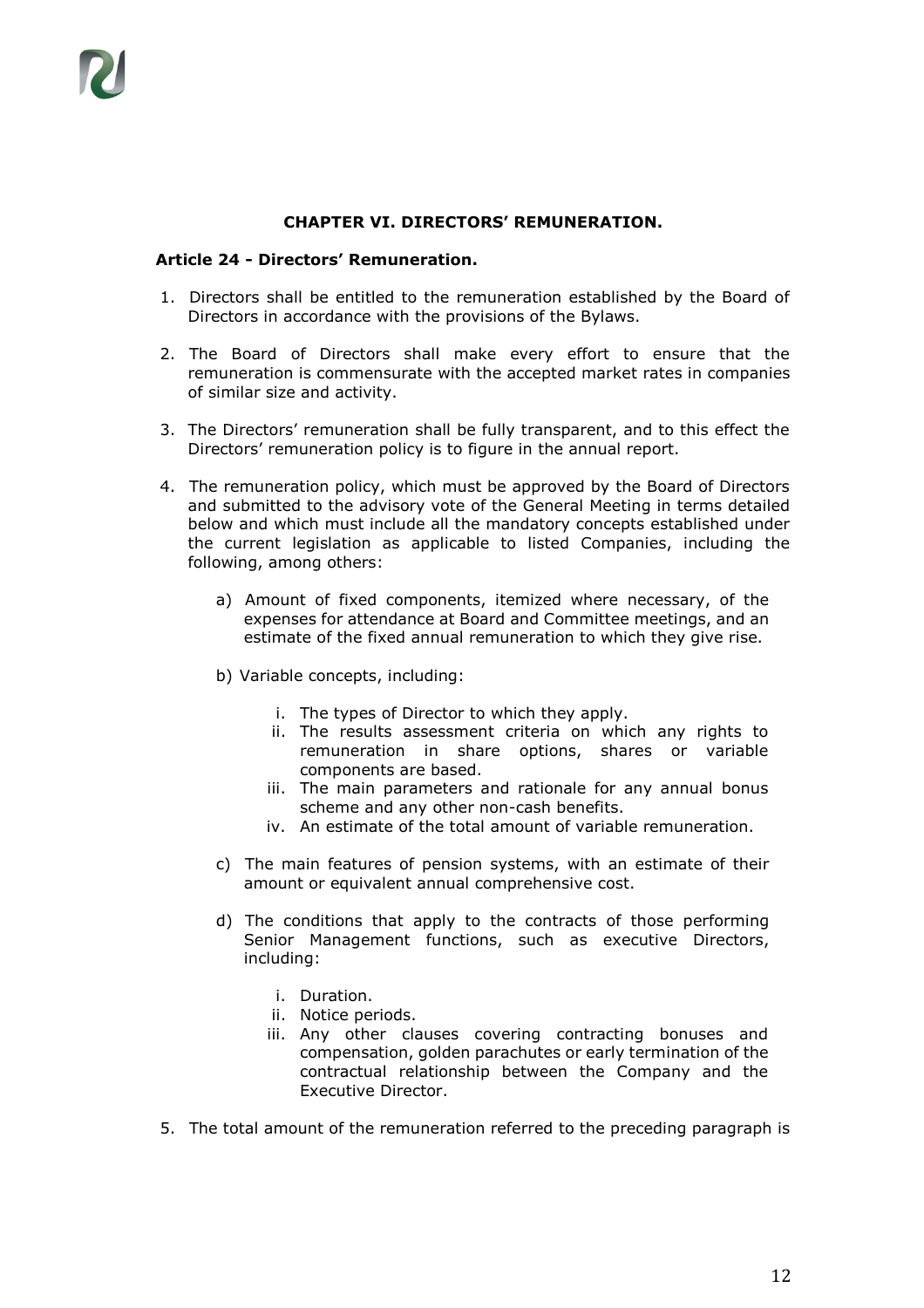to be agreed by the Company's General Meeting, in accordance with the Directors' remuneration policy, in accordance with all or some of the concepts contained in the CEA, subject to, in those cases established by Law, prior approval by the General Shareholders Meeting.

- 6. Notwithstanding the obligations regarding Directors' remuneration policies established by the applicable legislation, the above-mentioned amount shall remain in effect until such time as the General Meeting resolves the amendment of the same under Article 217 of the CEA.
- 7. The specific amount corresponding to each Director for the above-mentioned concepts and the corresponding payment method shall be set by the Board of Directors. For this purpose, the posts held by each Director on the Board and their membership of and assistance at the various committees shall be taken into consideration.
- 8. Similarly, any expenses incurred by Directors when undertaking activities mandated by the Board of Directors shall be reimbursed and the Company may contract liability insurance for its Directors in market conditions and taking into consideration the circumstances of the Company. All rights and duties derived from membership of the Board of Directors shall be compatible with any other rights, obligations and compensation corresponding to the Directors for any other functions, including those of an executive nature, performed in the Company.
- 9. The Directors' remuneration, to be established by the Company's Board of Directors, subject to prior approval, when applicable, by the General Meeting, may include, inter alia and without limitation, any of the concepts indicated in the preceding paragraphs. The Directors' remuneration for the performance of executive duties shall be incorporated into the contracts to be signed by the Directors with the Company, pursuant to the provisions of following paragraph.
- 10. When a member of the Board is appointed CEO or assigned executive duties under another title, a contract must be formalised between the Director and the Company under the terms of Article 249 of the CEA. The contract shall detail all the concepts eligible for remuneration for the performance of executive duties. Directors shall not receive remuneration for performing executive duties whose amounts or concepts are not provided for in the mentioned contract.
- 11. The Directors' remuneration shall be transparent and the report, as an integral part of the financial statements, shall provide detailed information on the same.
- 12. The Board is to annually submit a report on the Directors' remuneration to the advisory vote of the General Meeting, as a separate item on the agenda. Similarly, the Board of Directors shall submit, at least every three years and as a separate item on the agenda, a Directors' remuneration policy proposal to the vote of the General Meeting. The content of the proposal, which is to be accompanied by a specific report issued by the Appointments and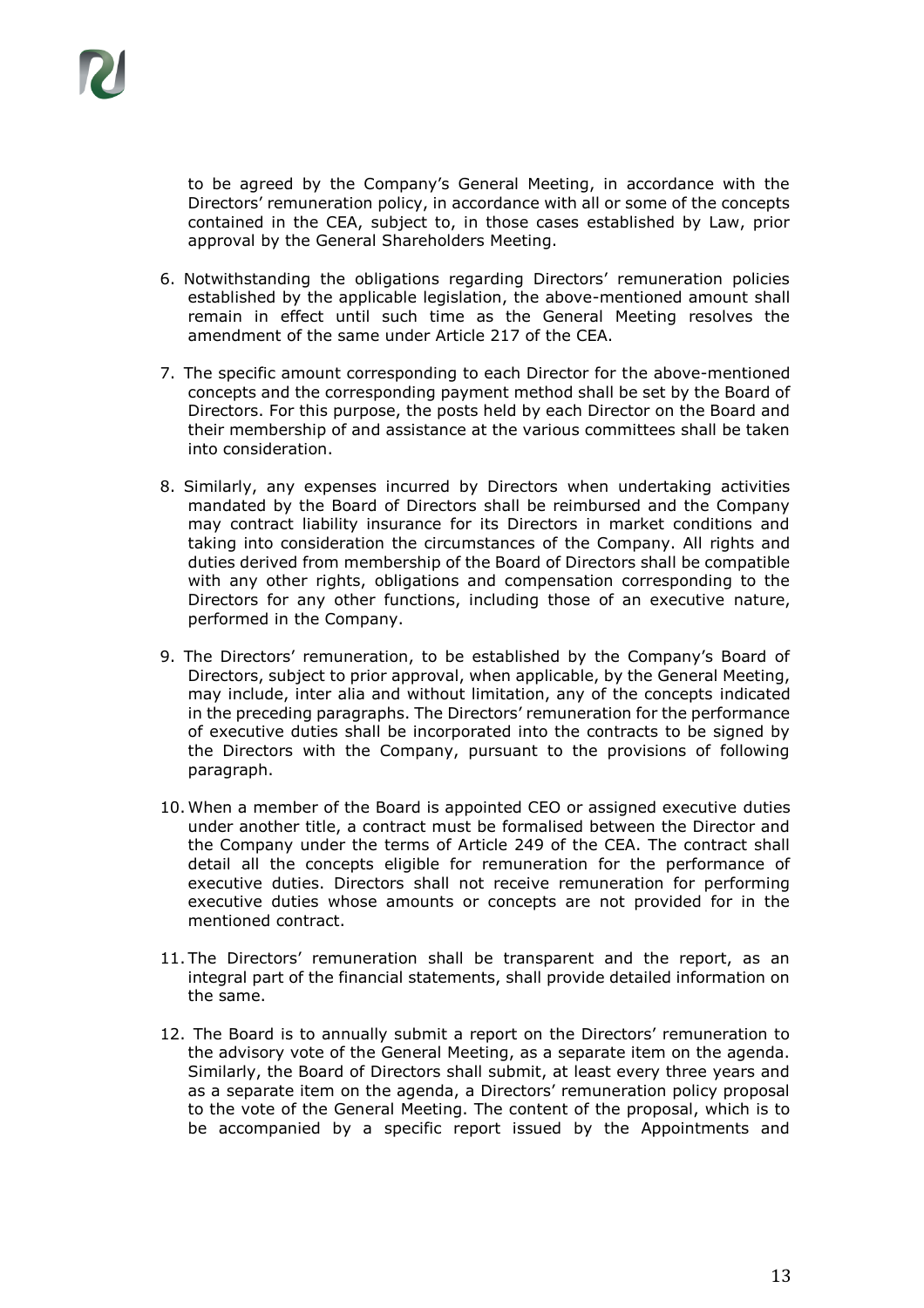Remuneration Committee, shall be adapted to the remuneration system provided for in the Bylaws and these Regulations. The Board is to the inform the General Meeting of the role of the Appointments and Remuneration Committee in the preparation of the Directors' remuneration policy, together with the identity of any external consultants engaged.

13. The remuneration derived from membership of the Board of Directors shall be compatible with the other professional or contractual remuneration corresponding to the Directors for any other executive or advisory duties performed in the Company in the legally-accepted terms.

## **Article 25 - Outside Directors' Remuneration.**

1. The Board of Directors will adopt all measures available to ensure that the remuneration of outside Directors offers incentives for their dedication without compromising their independence.

## **CHAPTER VIII. BOARD PROCESS.**

## **Article 26 - Board Meetings.**

The Board shall meet in ordinary, general sessions once a month, notwithstanding the determination of an alternative frequency in accordance with specific circumstances, provided that it meet with the necessary frequency to properly perform its duties. In all cases, the Board of Directors shall meet at least once every quarter. The agenda of the ordinary sessions shall necessarily focus on the Company's overall performance and its financial results, as well as any extraordinary events affecting the Company.

- 1. The Chair, or his/her substitute, shall establish the agenda for all Board Meetings.
- 2. Without prejudice to the provisions of the Bylaws relating to the convening of the Board, Board meetings shall be convoked by letter, telex, telegram, email or other similar means sent to each of the Directors at the address indicated by the same, with at least five days notice prior to the date established for the Meeting, indicating the place and time thereof, and including the agenda. Extraordinary meetings may be called by telephone immediately when, in the opinion of the Chair or his/her substitute, circumstances so warrant. The call must be sent to the Directors together with the necessary information relative to each of the items on the agenda.
- 3. Board Meetings shall normally take place at the Company's registered offices, although they may be held at any other location determined by the Chair and indicated in the call. Exceptionally, and when so decided by the Chair, Board meetings may be held simultaneously in various rooms, providing such rooms are adequately connected by audiovisual and communications means capable of ensuring the unity of the minutes.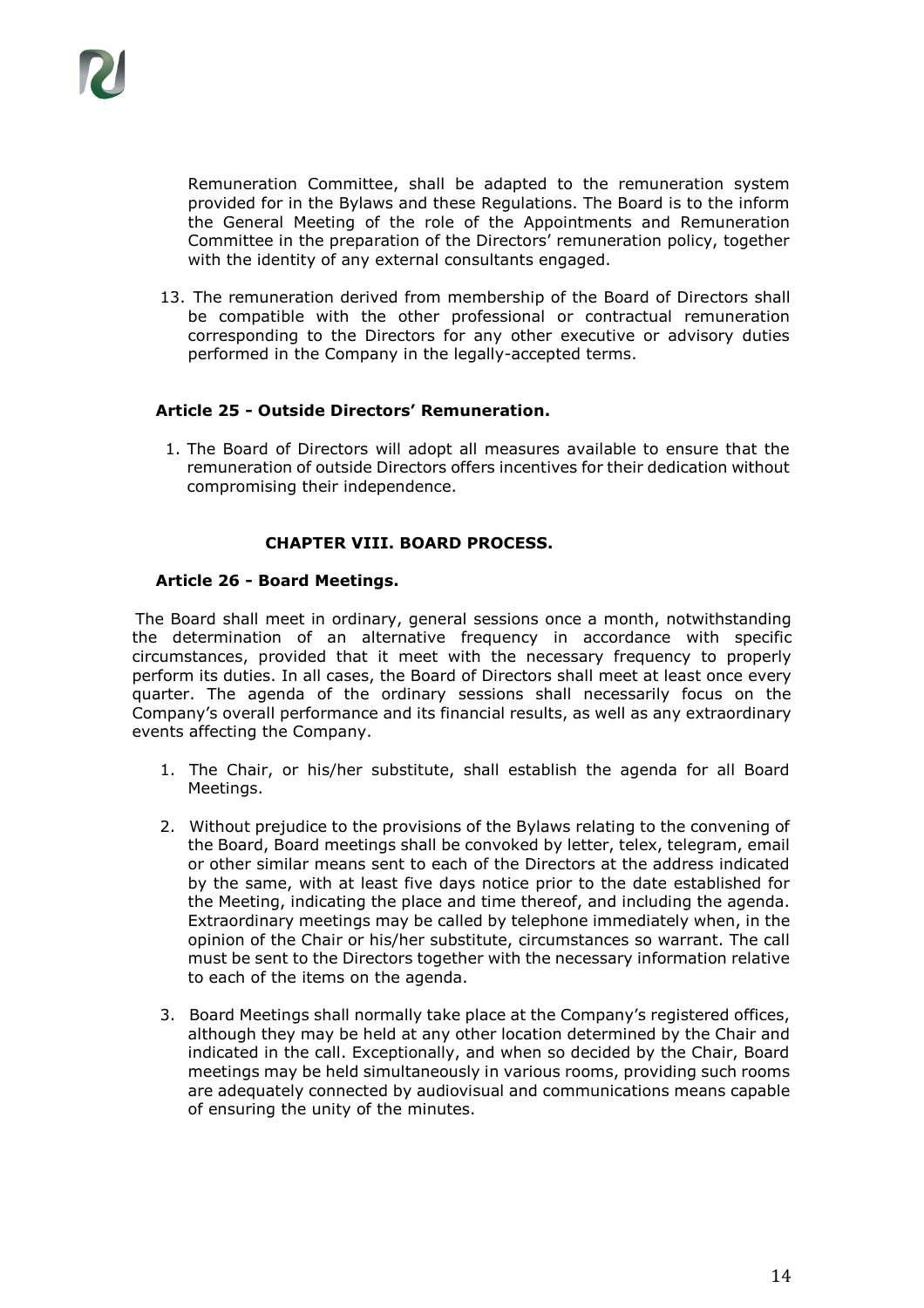

- 4. The Board may deliberate and approve resolutions on matters included in the agenda and on matters proposed ad hoc by the Chair or by a majority of the members present or represented.
- 5. Any concerns expressed by Directors or the Secretary about proposals or the performance of the Company which are not resolved at the Meeting shall be recorded in the minutes.

## **Article 27 - Representation and Approval of Resolutions.**

- 1. Directors may grant a proxy to another member of the Board, as provided in the Bylaws, and may issue specific voting instructions in relation to any or all points on the agenda. Non-executive Directors may only grant proxy to other non-executive Directors in the terms established under the CEA.
- 2. Director absences shall be kept to a minimum and detailed in the Annual Corporate Governance Report, taking into account the Directors' duty to personally attend the Meetings.
- 3. Resolutions shall be adopted by a majority of the Directors present or represented at each Meeting, notwithstanding those agreements requiring a qualified majority under the Bylaws, this Regulation or the applicable law.
- 4. Board Meetings held by correspondence and without session shall only be permitted with the acceptance of all the Directors, and must comply with the corresponding legal requirements.

## **Article 28 - The Chair of the Board of Directors.**

- 1. The Chair of the Board of Directors, who may be an executive director, will chair all the Company's organs of government and administration.
- 2. The Board's agreement on the appointment of a Chair must be accompanied, when applicable, by a definition of the powers delegated to the same, taking into consideration the characteristics of the person elected and the circumstances in which the appointment is made. The Chair shall be appointed following the issue of a report by the Appointments and Remuneration Committee.
- 3. The Chair shall; ensure that, prior to the celebration of Board Meetings, the Directors receive sufficient information; stimulate discussion and the active participation of the Directors during Board Meetings, and organize and coordinate the periodic assessment of the Board and the Chief Executive Officer with the corresponding Committee Chairs.
- 4. The Board of Directors, with the abstention of the Executive Directors, must necessarily appoint a coordinator Director from among the outside Directors. The Coordinator Director will be specifically empowered to call Board Meetings or include new items on the agenda of a Board Meeting that has already been called, coordinate and assemble the non-executive directors and direct, where appropriate, periodic assessments of the Chair of the Board of Directors.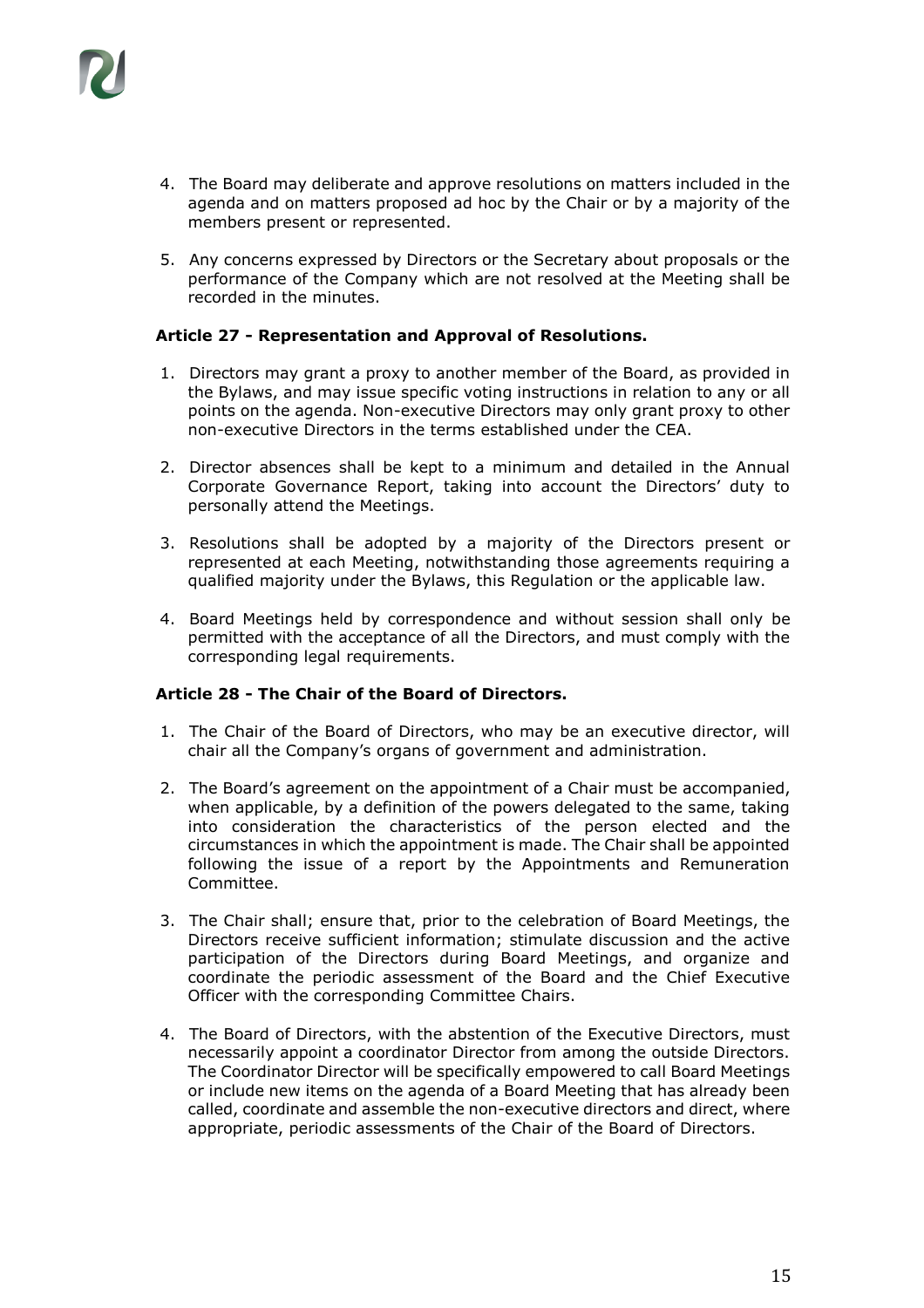

5. The Chair shall hold the maximum responsibility for the effective functioning of the Board. In addition to the powers granted by law and the Bylaws or these Regulations, the Chair shall hold the powers established in Article 529 sexies of the CEA.

## **Article 29 - Secretary of the Board.**

- 1. Appointment to the position of Secretary of the Board of Directors is not restricted to those holding positions as Directors. To safeguard the post's independence, impartiality and professionalism, the appointment and dismissal of the Secretary is to be informed by the Appointments and Remunerations Committee and approved by the Board Meeting.
- 2. The Secretary shall assist the Chair in his/her duties and shall provide for the proper functioning of the Board, ensuring that his/her actions comply with the applicable regulations, with specific focus on the duties established under the Bylaws and the CEA.
- 3. The Secretary shall make every effort to ensure the formal and material legality of the Board's actions and make his/her best efforts to ensure strict observance of the Board's procedures and rules of governance. The Secretary shall specifically ensure that the Board's actions:
	- a) Adhere to the letter and spirit of the applicable laws and regulations.
	- b) Comply with the company's Bylaws and the Board and General Meeting Regulations.
	- c) Are informed by the corresponding recommendations on good governance.

## **Article 30 - Board of Directors Committees.**

- 1. The Board of Directors may agree to designate one or more Chief Executive Officers and a Delegate Committee from among its members.
- 2. The structure of the Executive Committee shall be similar to that of the Board. The Board shall be permanently informed of the issues discussed and the decisions adopted by the Executive Committee.
- 3. In the event of the appointment of a CEO, the corresponding contract must be signed in accordance with the terms established in the current legislation.
- 4. In such a case, the agreement must either list the powers delegated or express the delegation of all powers which may be legally delegated in accordance with the Bylaws and, when applicable, those which have been conferred to the Board by the General Meeting and which may also be delegated. For this purpose, it must be noted that the powers provided for in Articles 249 bis and 529 ter of the Corporate Enterprises Act, and those contained in the Bylaws, cannot be delegated.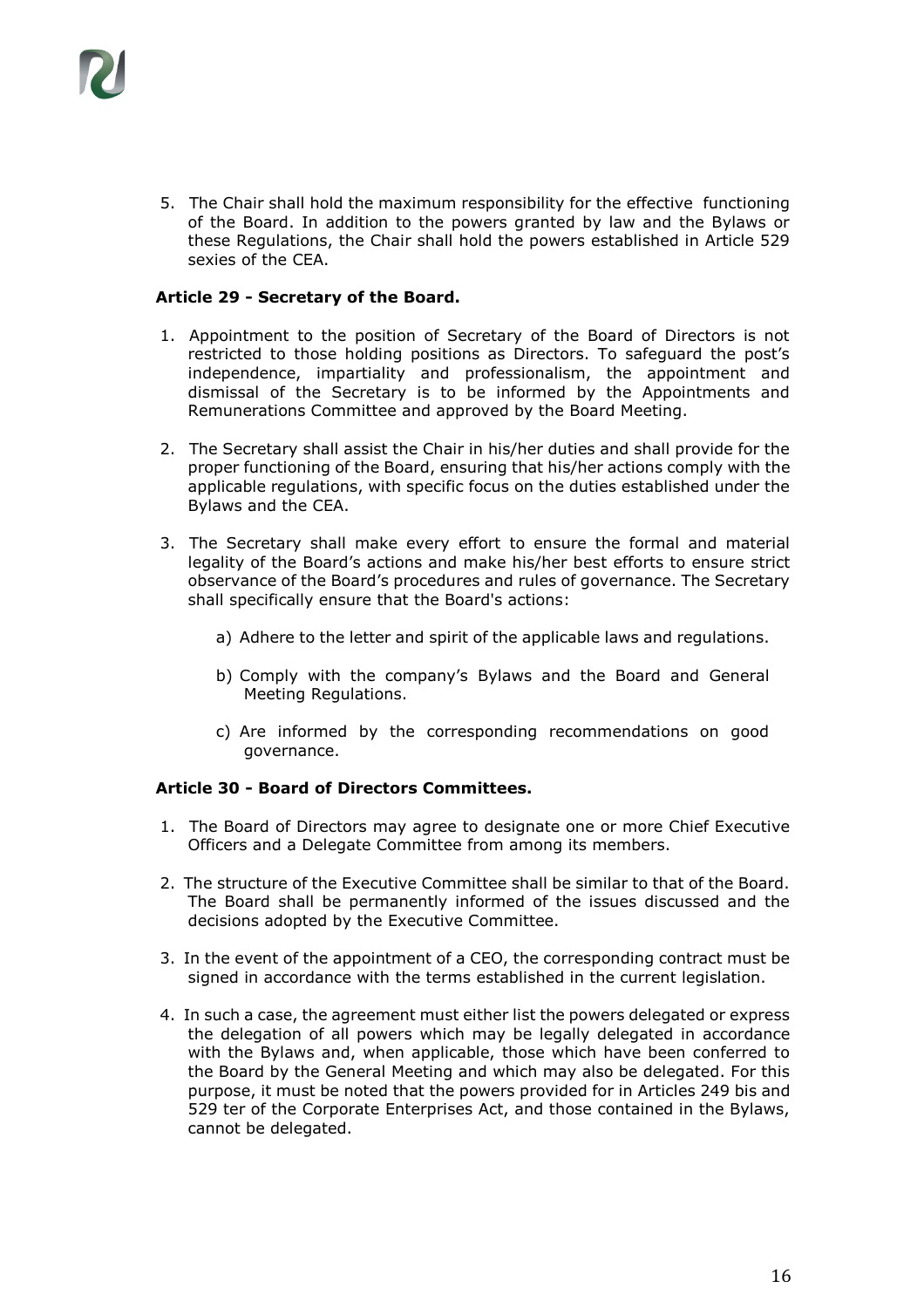

- 5. The permanent delegation of the Board of Directors' powers to an Executive Committee or to one or more Chief Executive Officers and, when applicable, the designation of Directors who are to assume such posts, necessarily requires the favourable vote of two thirds of the members of the Board, and will not enter effect until its due registration in the Companies Register.
- 6. Notwithstanding the delegations of authority effected in favour of individual Directors and the corresponding power to constitute Executive Committees with broad decision-making powers, delegated Committees for specific areas of activity or other bodies of an advisory nature, the Board of Directors shall create an Audit, Compliance and Conflict of Interest Committee and an Appointments and Remunerations Committee, two of which may hold powers of information, consultancy and proposal on the matters determined by the following articles.
- 7. The Committees shall regulate their own process, shall appoint a Chair from among their members, as well as Secretary, who need not be a Director, and in which case will have the right to voice but no vote, and shall meet when convened by their respective Chairs. The Executive Committee, whose composition and regulations shall be determined by the Board of Directors, is excepted from the above. The Committees shall prepare an annual schedule of regular meetings, which is to be reported to the Board. In matters not covered by specific provisions, the rules of operation established by this Regulation for the Board shall be applicable, provided they are consistent with the nature and function of the Committee.

## **Article 31 - The Audit, Compliance and Conflict of Interest Committee.**

- 1. The Board of Directors shall create and maintain an Audit, Compliance and Conflict of Interest Committee, which shall be mandatory and permanent in nature.
- 2. The Audit, Compliance and Conflict of Interest Committee shall be composed in accordance with the provisions of Article 529 quaterdecies of the CEA.
- 3. The members of the Audit, Compliance and Conflict of Interest Committee are to be appointed for a term of four years, and may be re-elected for successive terms of the same duration. The Audit, Compliance and Conflict of Interest Committee shall name a Chair from among those of its members which hold the condition of outside Directors.
- 4. The Bylaws or the Board of Directors Regulation must establish the number of members of the Audit, Compliance and Conflict of Interest Committee, as well as the Committee's competences and operational regulations.
- 5. Notwithstanding the provisions established in the Bylaws, the Audit, Compliance and Conflict of Interest Committee is to be composed of a minimum of three and a maximum of five Directors, and is to be chaired by an independent Director.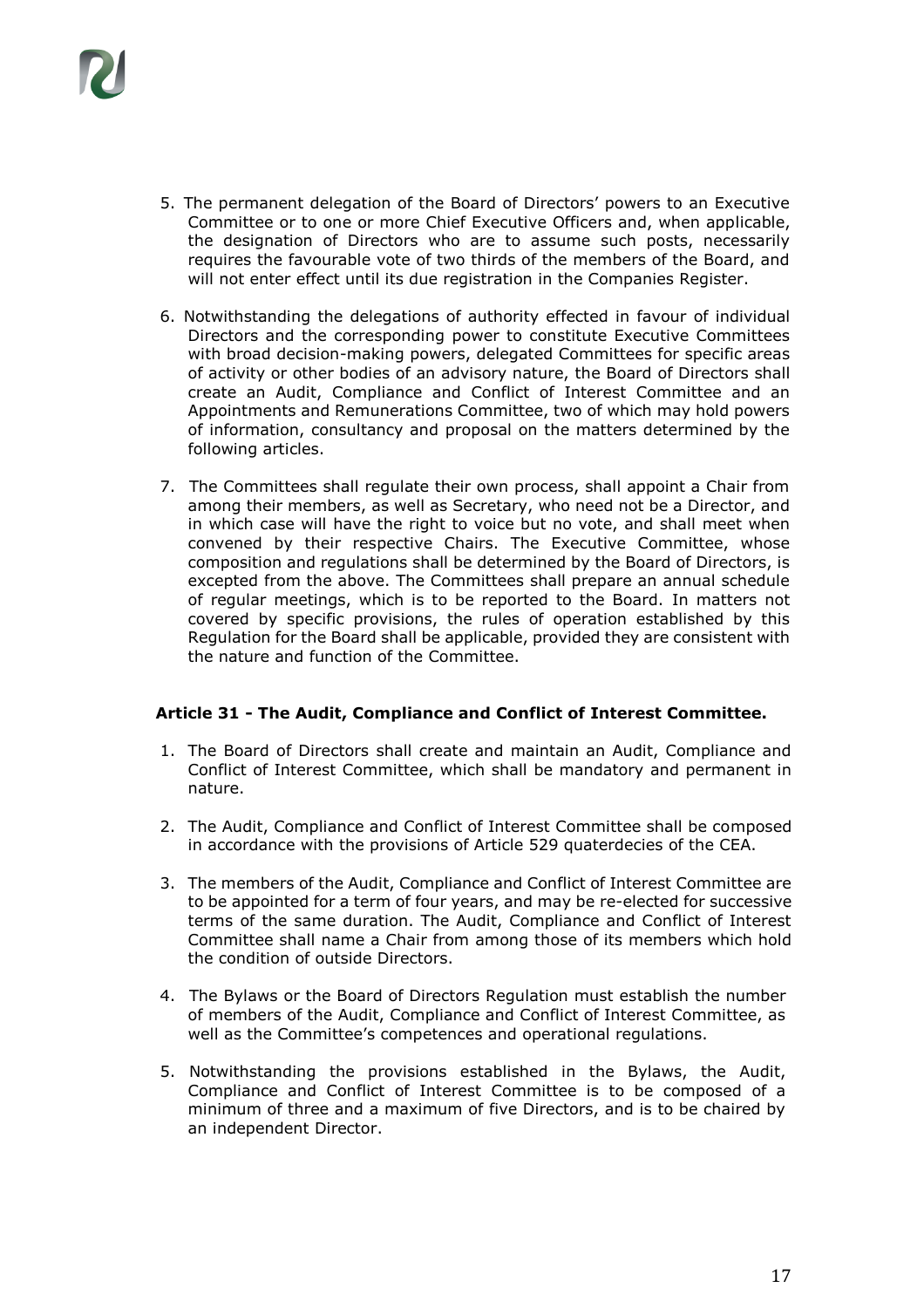

- 6. The Audit, Compliance and Conflict of Interest Committee's members are to be appointed in accordance with their knowledge and experience in the field of accounts, audits or risk management.
- 7. Without prejudice to any other duties that may be assigned by the Board of Directors or its Chair, and under the current legislation, the Audit, Compliance and Conflicts of Interest Committee shall exercise, in addition to those established under Article 529 of the CEA, the following functions:
	- a) Inform the annual financial statements, as well as the half-yearly and quarterly financial statements, which must be filed with the regulatory or market supervision bodies, indicating the internal control systems, the monitoring procedures followed and compliance through the internal audit, and, where appropriate, the accounting principles applied.
	- b) Inform the Board of Directors of any amendments to accounting criteria and balance sheet and off balance risks.
	- c) Supervise the internal audit services. The Committee shall have full access to the internal audit and will report during the process of selection, appointment, renewal and removal of its Director and on the establishment of the Director's remuneration. The Committee must also report on the budget of this department.
	- d) Meet with the Directors deemed pertinent to the Committee's meetings in order that they may inform to the degree agreed by the Audit, Compliance and Conflict of Interest Committee.
	- e) Prepare an annual report on the activities of the Audit, Compliance and Conflict of Interest Committee, which must be included in the management report.
- 1st. In relation with the information and internal control systems:
	- a) Supervise the preparation and integrity of company's financial reporting, monitoring compliance with legal provisions, the accurate demarcation of the consolidation perimeter and the correct application of accounting principles
	- b) Periodically review the internal control and risk management systems, in order that the main risks, including tax risks, are identified, managed and disclosed properly, as well as discussing with the auditor any significant weaknesses detected in the internal control system in the course of the audit.
	- c) Supervise and safeguard the independence and efficacy of the internal audit function, with full access to the audit; propose the selection, appointment, reappointment and removal of the head of internal audit; propose the budget for this service and establish the remuneration of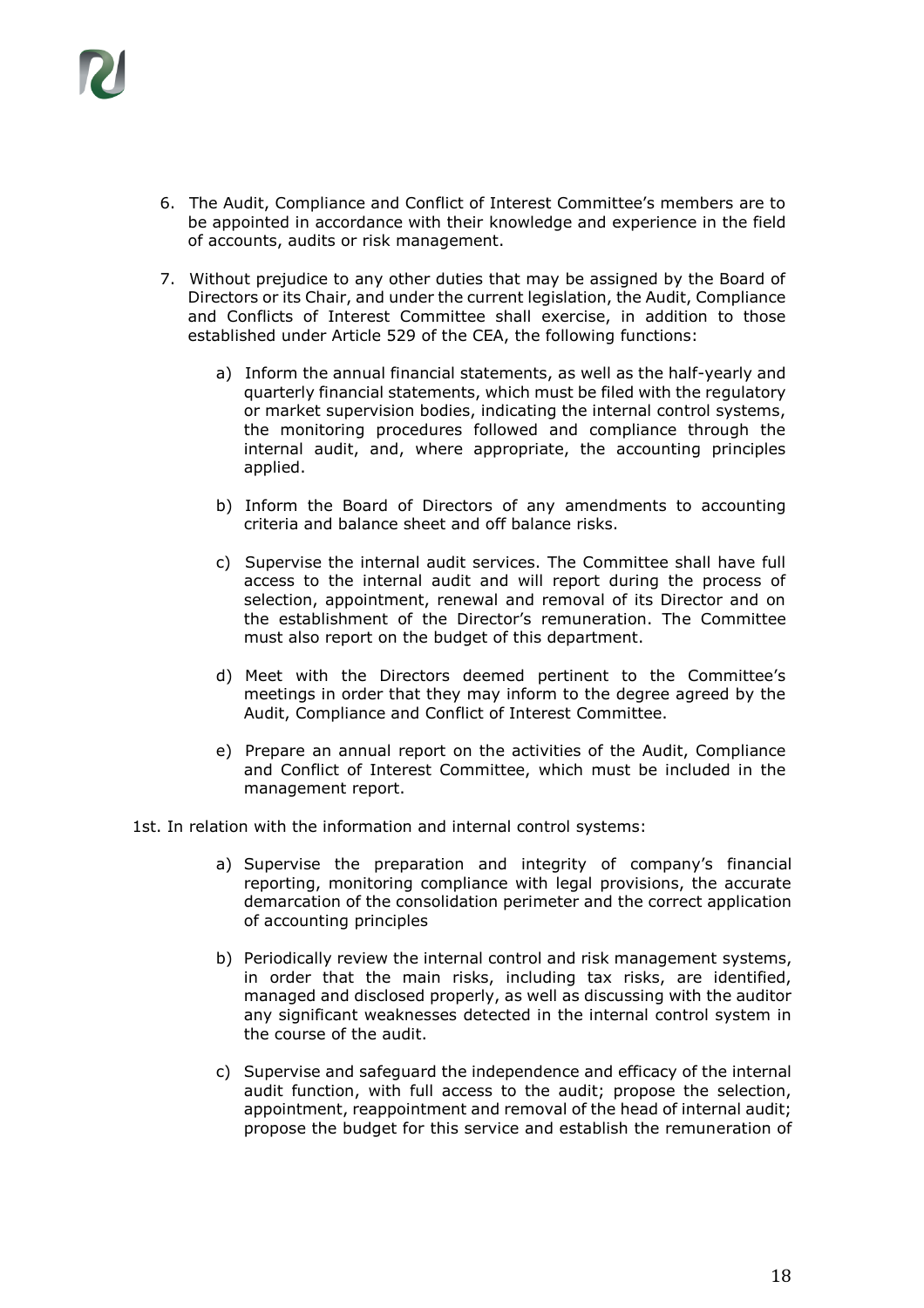its Director; receive regular reports on its activities and the service's budget; and verify that Senior Management is acting on the findings and recommendations of its reports.

- d) Establish and supervise a mechanism whereby staff can report confidentially and, if necessary, anonymously, any irregularities of potential importance, especially those of a financial and accounting nature, detected within the company.
- e) Meet with any Company employee or manager, to the extent that it must be able to require their appearance without the presence of another senior officer.
- f) The Audit, Compliance and Conflict of Interest Committee is to report to the Board, prior to the Board's adoption of the corresponding decisions, on the following matters:
	- i. The financial reporting that all listed companies must periodically disclose. The Committee must ensure that interim financial statements are prepared under the same accounting principles as those employed for the annual financial statements and, to this end, may ask the external auditor to conduct a limited review.
	- ii. The creation or acquisition of shares in special purpose vehicles or entities resident in countries or territories considered tax havens, and any other transactions or operations of a comparable nature whose complexity might impair the transparency of the Group.
	- iii. Transactions with related parties.
- g) Supervise compliance with the Internal Code of Conduct in relation to the Securities Market and the Policy on the Use of Relevant Information and corporate governance regulations.

2nd. In relation to the external auditor:

- a) Submit proposals to the Board of Directors, for their submission to the General Meeting, for the selection, appointment, reappointment and removal of external auditors, and the terms of their engagement.
- b) Receive regular information from the external auditor on the progress and findings of the audit programme, and verify the Senior Management's observance of its recommendations.
- c) Ensure the independence of the external Auditor, and to this effect ensure:
	- i. That the company reports any change of auditor to the Spanish Securities Market Commission as a significant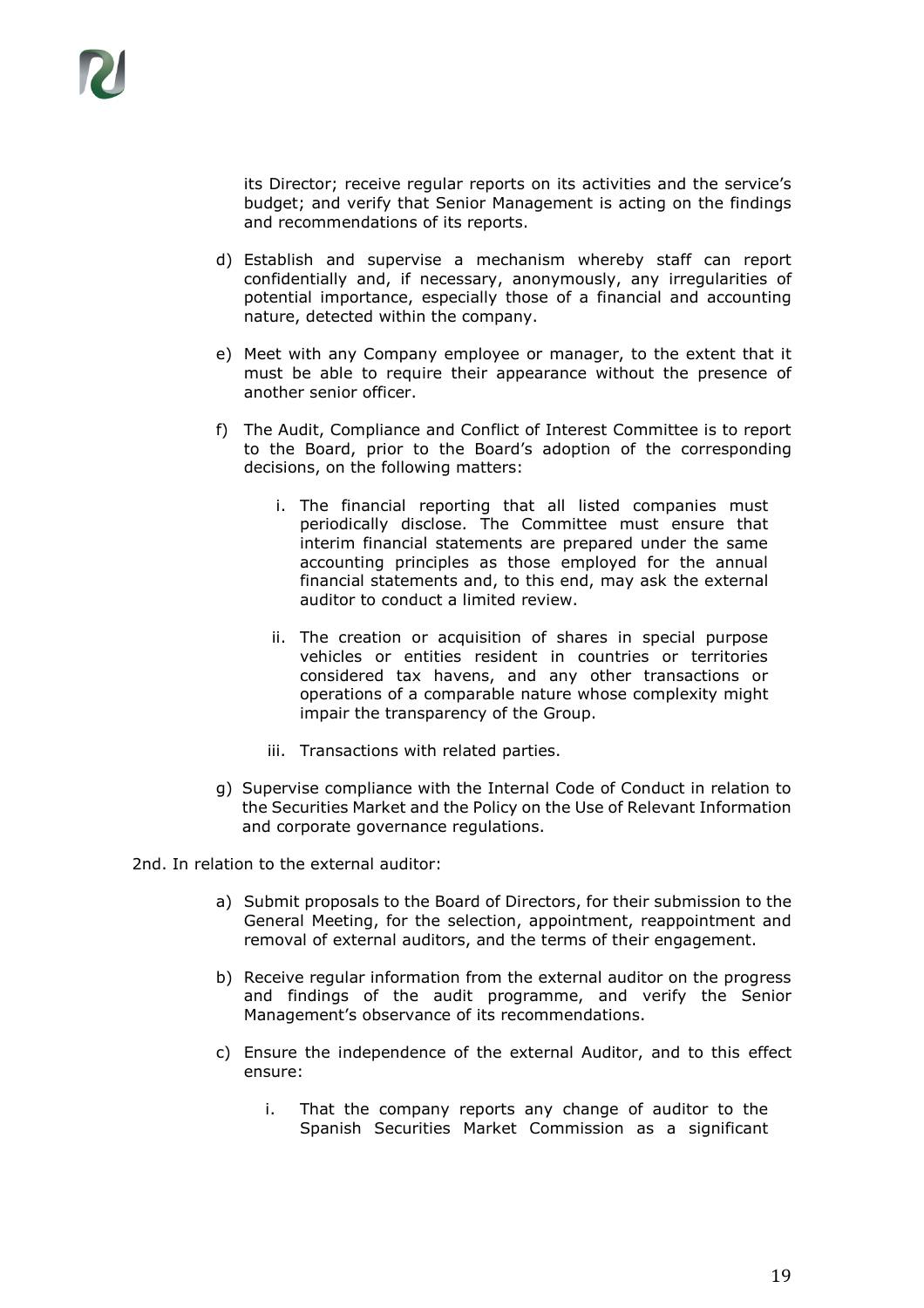event, accompanied by a statement of any disagreements arising with the outgoing auditor and the reasons for the same.

- ii. That the Company and the auditor adhere to current regulations on the provision of services other than audit services, the limits applicable to the concentration of the auditor's business activity and, in general, all other regulations established to ensure the independence of the auditors. In all cases, the Committee must receive a statement from the external auditors on an annual basis relative to their independence in relation to the Company or companies directly or indirectly related thereto, as well as information on additional services of any kind provided and the corresponding fees perceived from such companies by the external auditor or by persons or entities related to the auditor pursuant to the provisions of the legislation applicable to the account auditing.
- iii. The examination of any circumstances giving rise to the resignation of the external auditor.
- d) Issue annually, prior to the issuance of the account audit report, a report expressing an opinion on the independence of the accounts auditor. This report shall include, in all cases, the assessment of the provision of additional services referred to in section (c)(ii) above, considered individually and collectively, other than the statutory audit and in relation with the regulations governing independence or the audit regulations.
- e) Favour the undertaking by the Group auditor of the auditing of all the group companies
- f) The operation of the Audit Committee shall be governed by the rules determined by the Board of Directors in the corresponding internal Regulations.
- g) Minutes of the Audit Committee meetings shall issued and copies sent to all Board members.

## **Article 32 - Appointments and Remuneration Committee.**

- 1. The Board of Directors shall create and maintain an Appointments and Remunerations Committee, which shall be mandatory and permanent in nature.
- 2. The Appointments and Remunerations Committee shall be composed in accordance with the provisions of Article 529 quindecies of the CEA.
- 3. The members of the Appointments and Remuneration Committee are to be appointed for a term of four years, and may be re-elected for successive terms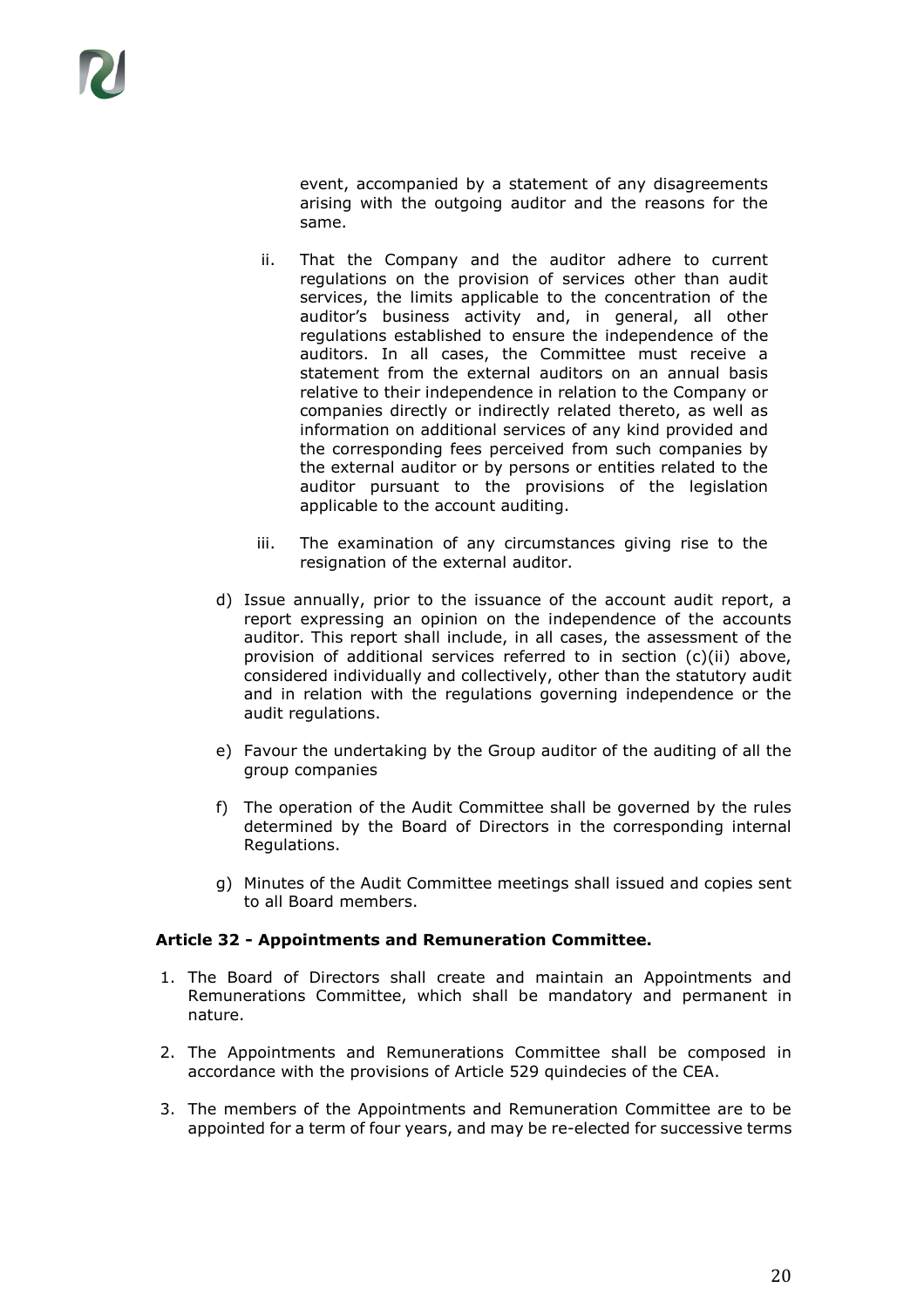

of the same duration. The Appointments and Remuneration Committee shall name a Chair from among those of its members which hold the condition of outside Directors.

- 4. The Bylaws must establish the number of members of the Audit, Compliance and Conflict of Interest Committee, as well as the Committee's competences and operational regulations.
- 5. The Appointments and Remuneration Committee shall exercise, in addition to those established under Article 529 quindecies of the CEA, the following duties:
	- a) Prepare an annual report on the activities of the Appointments and Remuneration Committee, which must be included in the management report.
	- b) Propose the basic conditions of senior management contracts to the Board of Directors.
	- c) Safeguard compliance with the Directors' remuneration policy approved by the Company's General Meeting.
	- d) Consult with the Company's Chair and Chief Executive, especially on matters relating to Executive Directors and senior management.
	- e) Organize and monitor the annual assessment of the performance of the Board of Directors and that of its committees and propose, on the basis of its outcome, an action plan to correct any deficiencies identified.
	- f) Analyse requests received from Board members relative to potential candidates for vacancies on the Board of Directors. The operation of the Appointments and Remuneration Committee shall be governed by the rules determined by the Board of Directors in its corresponding Regulations.
	- g) Minutes of the Appointments and Remuneration Committee meetings shall issued and copies sent to all Board members.

## **CHAPTER VIII. BOARD OF DIRECTORS RELATIONS**

## **Article 33 - Shareholder Relations.**

- 1. The Board of Directors shall determine the most appropriate mechanisms to study the proposals formulated by shareholders in relation to the corporate management.
- 2. Notwithstanding the Board's guaranteeing of the principal of equal treatment its relations with shareholders, the information systems in place for the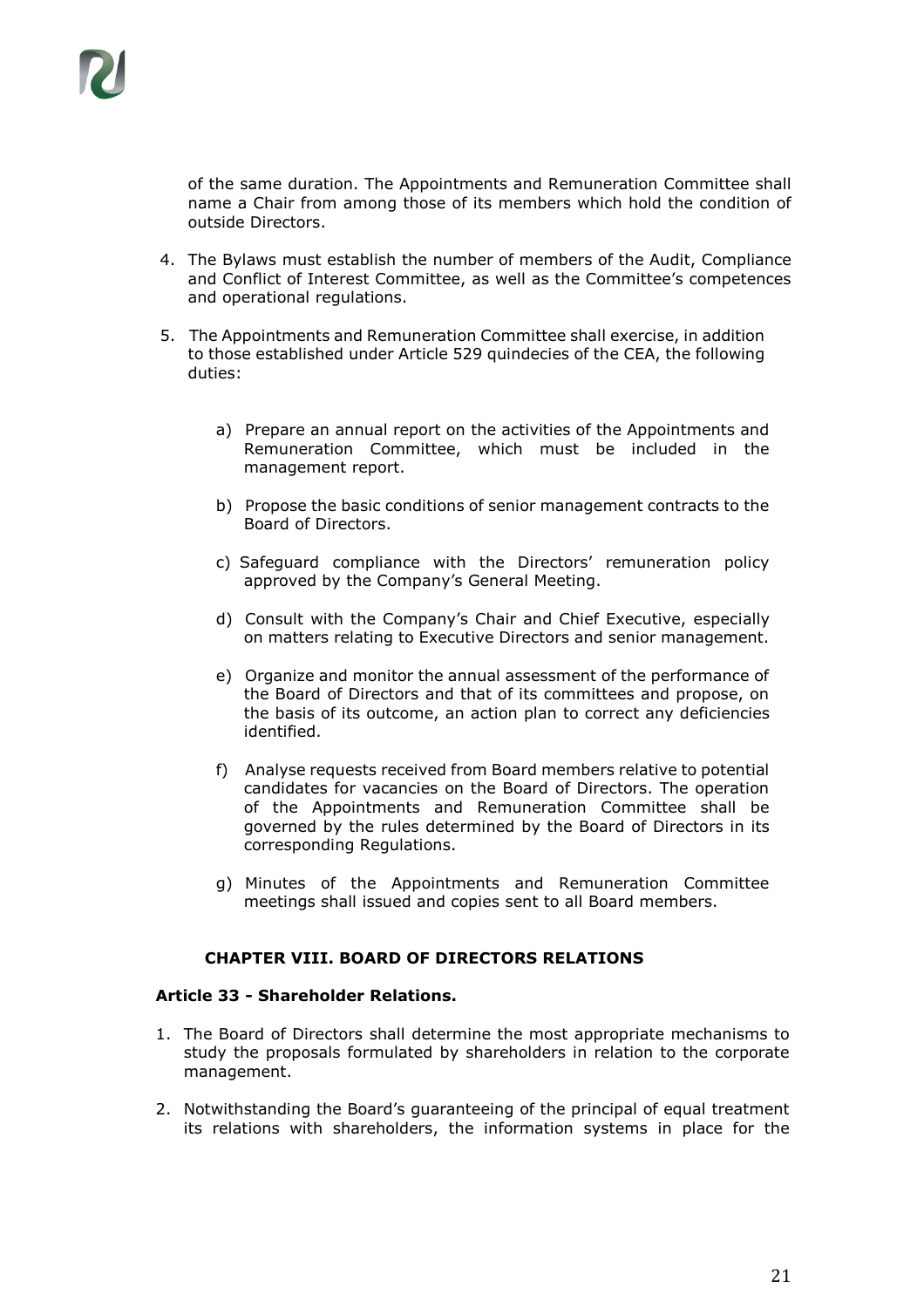

different groups of shareholders shall be studied and monitored.

- 3. Upon a public request for proxy voting by any member of the Board, the determination of the vote must be established in the absence of specific instructions from the shareholder and, when applicable, the existence of potential conflicts of interest must be reported.
- 4. The Board of Directors shall ensure that transactions between the Company, Directors and controlling shareholders are effected in market terms and with respect for the principle of equal treatment.

## **Article 34 - General Meeting Relations.**

- 1. The Board of Directors shall take all appropriate measures to facilitate the exercise by the General Meeting of its functions under the Law and the Bylaws.
- 2. Specifically, the Board shall adopt the following measures:
	- a) Make available to the shareholders, prior to the General Meeting and together with the information required under law, any relevant information which can reasonably be provided, in either written or in electronic format.
	- b) Respond with utmost diligence to written requests from shareholders for information prior to the General Meeting, or oral requests received during the celebration of the General Meeting and in relation to items on the agenda.
	- c) Study the possible systems in order to facilitate shareholder voting via computerised or other remote voting systems.

## **Article 35 - Auditor Relations.**

- 1. The Board will establish an objective, professional and continuing relationship with the Company External Auditor appointed by the General Meeting, ensuring its independence and making available all information necessary for the exercise of its functions.
- 2. The Board of Directors shall make every effort to ensure the preparation of the financial statements in such a manner as to avoid the inclusion of Auditor reservations. In the case of the existence of such reservations, both the Chair of the Audit Committee and the Auditors shall clearly explain to shareholders the content and scope of the same.

## **CHAPTER IX. ENTRY INTO FORCE AND REVIEW OF THESE REGULATIONS**

## **Article 36 - Entry into Force.**

This Regulation shall enter into force as of the date of its approval by the Board of